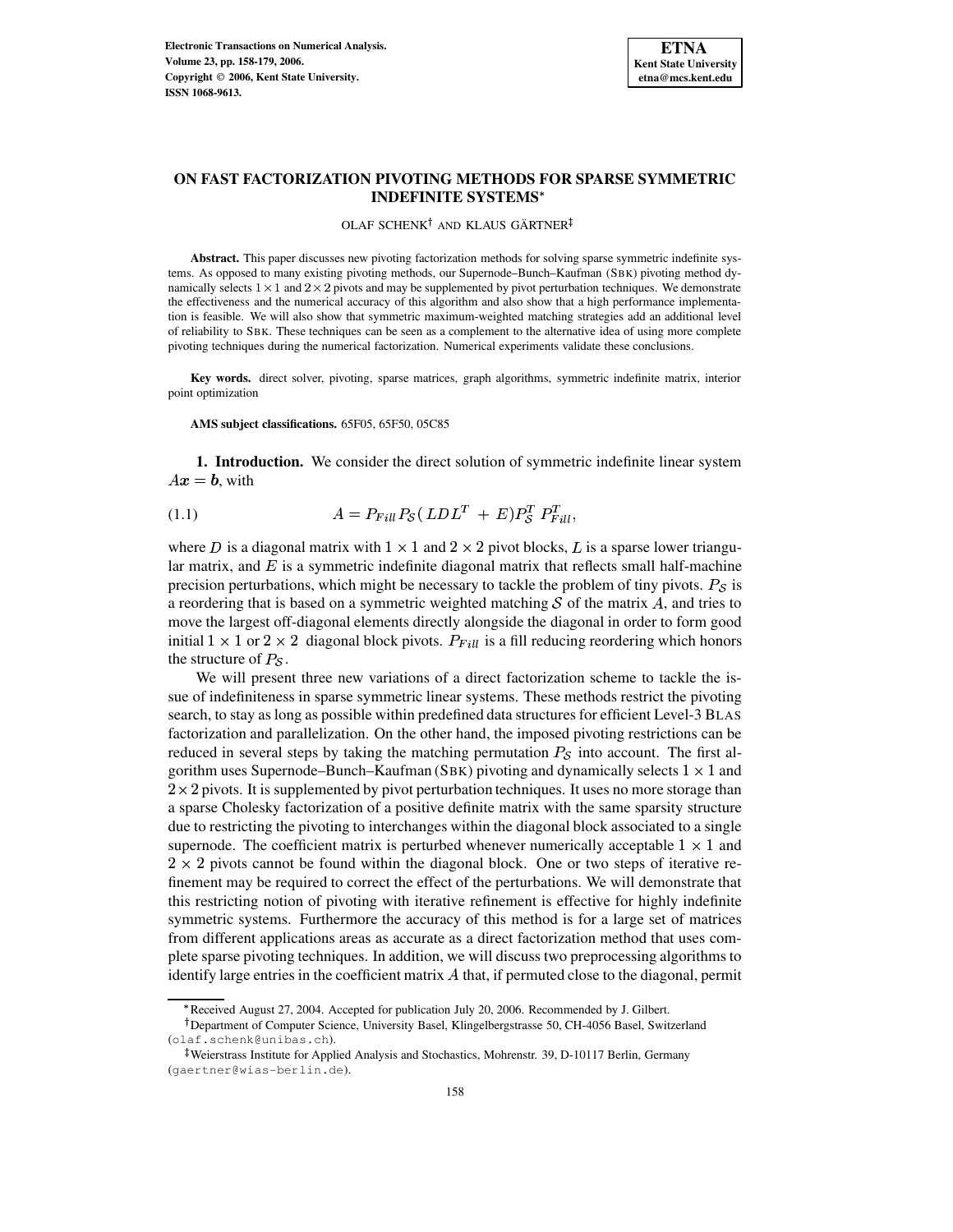the factorization process to identify more acceptable pivots and proceed with fewer pivot perturbations. The methods are based on maximum weighted matchings and improve the quality of the factor in a complementary way to the alternative idea of using more complete pivoting techniques.

Sparse symmetric indefinite linear systems arise in numerous areas, e.g. incompressible flow problems, augmented systems due to linear and nonlinear optimization, electromagnetic scattering, and eigenvalue problems. Here, the saddle point problems are often especially hard to solve [\[16\]](#page-20-0). In general, some kind of pivoting techniques must be applied to solve these systems accurately and the challenge is to achieve both numerical stability and sparsity of the factors.

**1.1. Previous Work.** Extensive investigation on pivoting techniques for symmetric indefinite direct solvers have been done by numerous researchers. There are three well known algorithms for solving dense symmetric indefinite linear systems: the Bunch-Kaufman algorithm [\[6\]](#page-20-1), the Bunch-Parlett algorithm [\[7\]](#page-20-2), and Aasen's method [\[1\]](#page-20-3). Furthermore, the Duff-Reid algorithm [\[15\]](#page-20-4) based on threshold pivoting techniques is an efficient method that is frequently used for sparse symmetric indefinite systems. The primary advantage of this threshold method is that it allows to bound the element growth, although this may generate a higher fill-in during the elimination process. The most recent algorithmic paper on pivot search and pivot-admissibility is [\[3\]](#page-20-5) and the authors proposed a bounded Bunch-Kaufman pivot selection for bounding the numerical values of the factor. In this paper, we will use an alternative pivoting strategy for sparse symmetric indefinite systems. Instead of using the Duff-Reid algorithm, we propose to restrict the pivoting to interchanges within the dense diagonal block corresponding to a single supernode. This allows us to use one of the three dense pivoting techniques. Our pivoting technique always applies the dense Bunch–Kaufman pivoting selection since it is also part of LAPACK. However, from the matching point of view, a restricted version of the Bunch-Parlett algorithm might be an interesting candidate for future research. For further details on symmetric pivoting techniques, stability, and accuracy issues see [\[10,](#page-20-6) [22\]](#page-21-0).

In [\[24\]](#page-21-1) the pivoting approach of SUPERLU is described for the factorization of sparse nonsymmetric systems. This method needs an additional preprocessing step based on weighted matchings [\[12,](#page-20-7) [25\]](#page-21-2) which reduces the need for partial pivoting thereby, speeding up the solution process. More recently, in [\[13,](#page-20-8) [26\]](#page-21-3) scalings and ordering strategies based on symmetric weighted matchings have been investigated and improvements are reported for symmetric indefinite systems.

**1.2. Contributions of the paper.** We conduct an extensive study on the use of Supernode–Bunch–Kaufman pivoting using  $1 \times 1$  and  $2 \times 2$  pivots within static data structures and supplemented by perturbation techniques for the factorization of sparse symmetric indefinite systems. To the best of our knowledge, this pivoting techniques was not used until now. Because of its pivoting restriction, we consider two strategies based on maximum weighted matchings for the computation of a permutation that identifies large entries in the coefficient matrix. These are placed close to the diagonal and permit the factorization to choose more acceptable pivots. The use of weighted matchings in combination with our pivoting method is new — other techniques in combination with other pivoting methods have recently been proposed in [\[11\]](#page-20-9) and explored in [\[13,](#page-20-8) [14,](#page-20-10) [26\]](#page-21-3).

While we do not claim that this approach to factor symmetric indefinite systems will always work, we do hope that the results in this paper will contribute to further acceleration for direct solvers for sparse indefinite systems. We also hope that the combination of our pivoting methods and symmetric weighted matchings will find widespread use in the area of hard to solve symmetric indefinite linear systems. The implementation of the method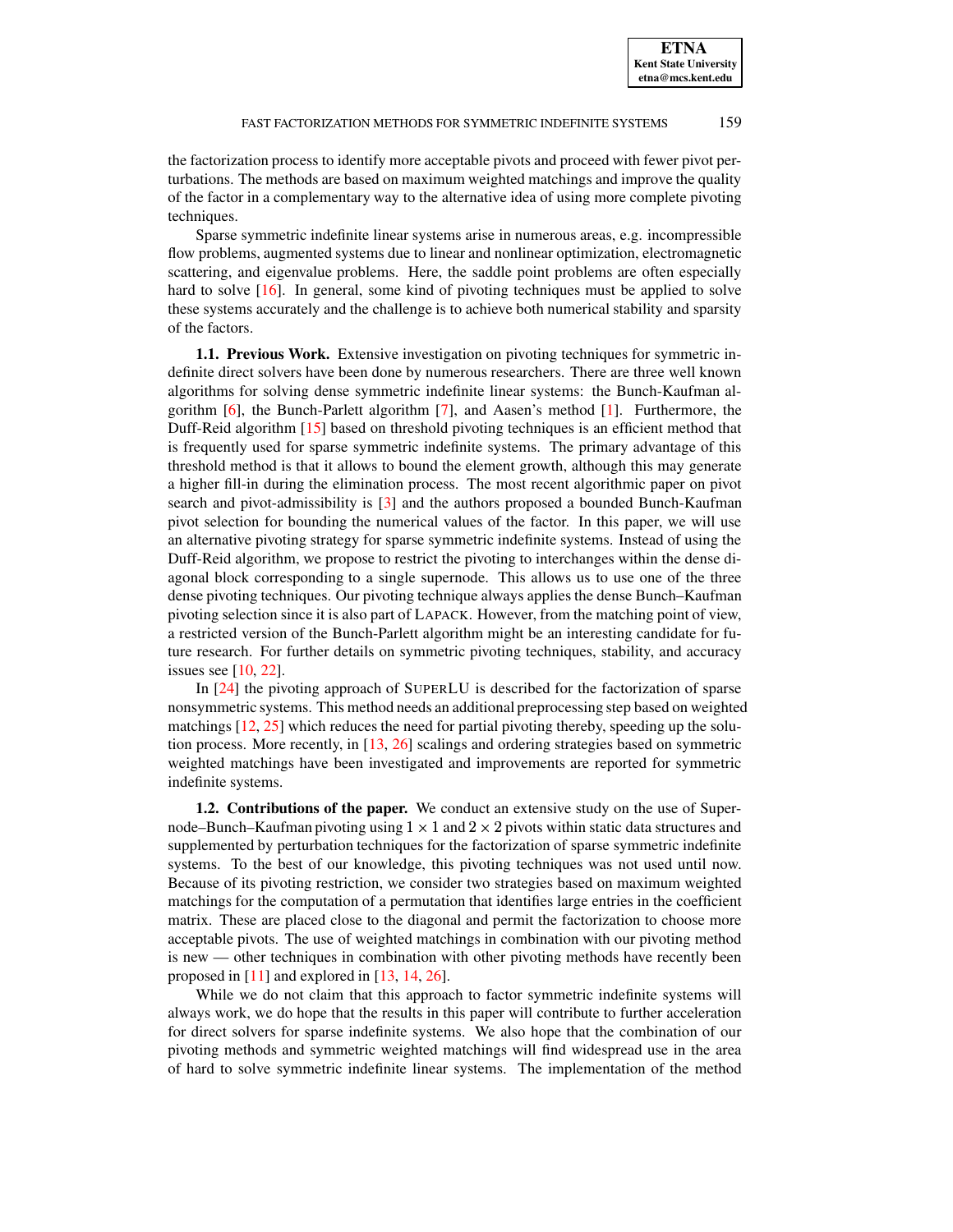160 O. SCHENK AND K. GÄRTNER



<span id="page-2-1"></span>FIG. 2.1. *Illustration of a supernodal decomposition of the factor for a symmetric indefinite matrix* <sup>D</sup>*.The triangles indicate fill due to external updates.*

is reliable and performs well. On a 2.4 GHz Intel 32-bit processor, it factors an indefinite symmetric Karush-Kuhn-Tucker (KKT) optimization example with about 2 million rows and columns in less than one minute, producing a factor with about  $1.4 \times 10^8$  nonzeros.

However, for all methods based on a pivoting restriction and symmetric matching techniques, it seems unlikely to prove backward stability without additional assumptions. This is clearly a disadvantage of the approach, but this may be overcome at least for special application classes in the future.

The paper is organized as follows. Section [2](#page-2-0) provides some background on symmetric indefinite factorizations and presents our formulation of the factorization using  $1 \times 1$  and  $2 \times 2$ pivots. We follow this with a discussion of additional preprocessing methods to improve the numerical accuracy based on symmetric weighted matchings in Sections [3](#page-3-0) and [4.](#page-5-0) Section [5](#page-7-0) presents our numerical results for sparse matrices from a wide range of applications. Finally, Section [6](#page-18-0) presents our conclusions.

<span id="page-2-0"></span>**2. The SBK algorithm.** Virtually all modern sparse factorization codes rely heavily on a supernodal decomposition of the factor  $L$  to efficiently utilize the memory hierarchies in the hardware as shown in Figure [2.1.](#page-2-1) The filled circles correspond to elements that are nonzero in the coefficient matrix  $A$ , non-filled circles indicate elements that are zero and explicitly stored, the dotted circles indicate zeros in the factor that are stored in the supernode structure but not accessed during numerical factorization, and triangles represent fill elements. The filled boxes indicate diagonal supernodes of different sizes  $n<sub>s</sub>$  where Supernode–Bunch– Kaufman pivoting is performed and the dotted boxes indicate the remaining part of the supernodes. The factor is decomposed into dense diagonal blocks of size  $n_s$  and into the corresponding subdiagonal blocks such that the rows in the subdiagonals are either completely zero or dense. There are two main approaches in building these supernodes. In the first approach, consecutive rows and columns with the identical structure in the factor  $L$  are treated as one supernode. These supernodes are so crucial to high performance in sparse matrix factorization that the criterion for the inclusion of rows and columns in the same supernode can be relaxed [\[2\]](#page-20-11) to increase the size of the supernodes. This is the second approach called supernode amalgamation. In this approach, consecutive rows and columns with nearly the same but not identical structures are included in the same supernode, and artificial nonzero entries with a numerical value of zero are added to maintain identical row and column structures for all members of a supernode. The rationale is that the slight increase in the number of nonzeros and floating-point operations involved in the factorization can be compensated by a higher factorization speed. In this paper, we will always use a supernodal decomposition with the extension that we explicitly add zeros in the upper triangular part of  $L$  in order to form a rectangular supernode representation that can be factored using optimized LAPACK routines.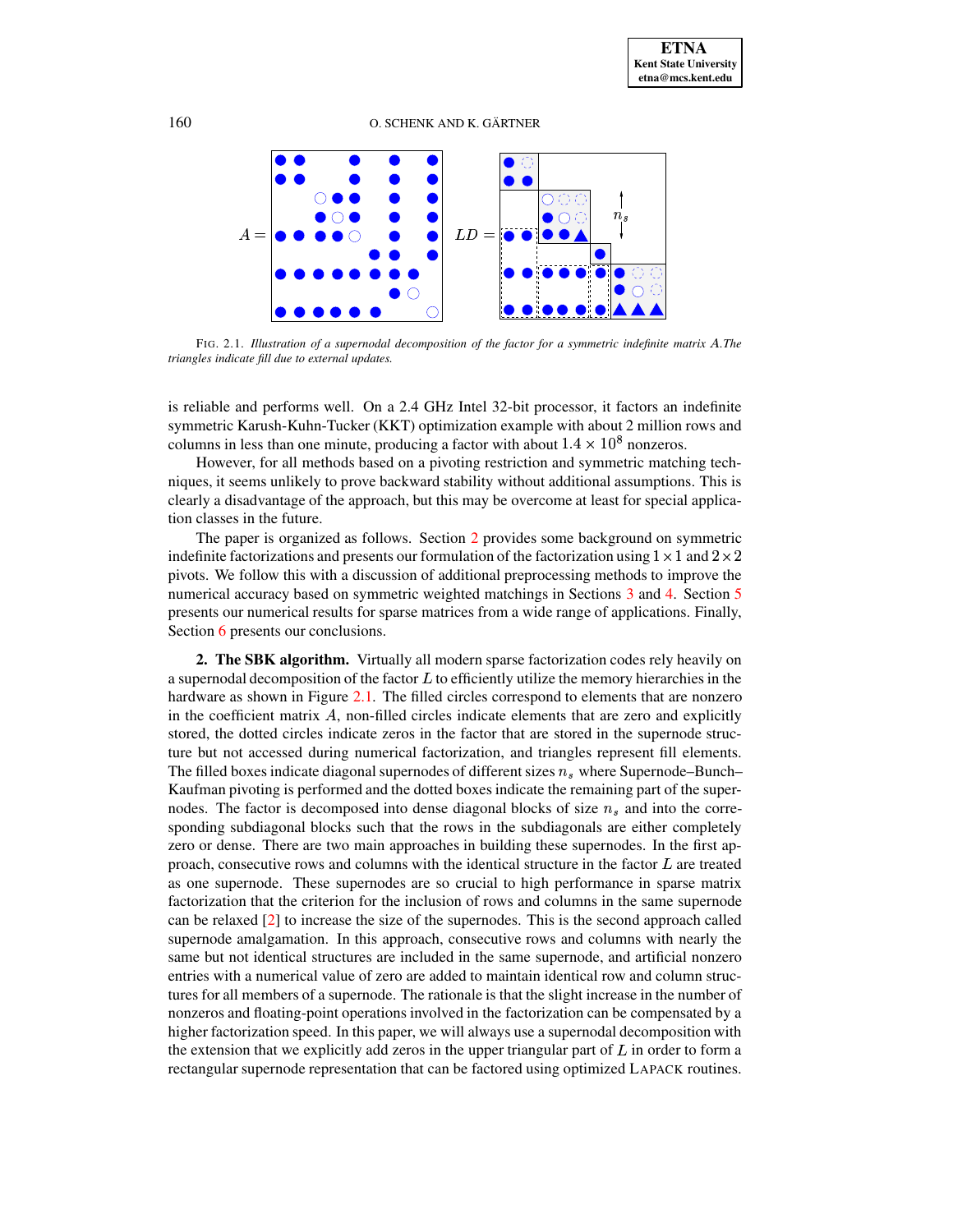ALGORITHM 2.1. Supernode Bunch-Kaufman pivot selection with half-machine precision perturbation.

<span id="page-3-1"></span>

We will use a Level-3 BLAS left-looking factorization as described in [\[27,](#page-21-4) [28\]](#page-21-5). An interchange among the rows and columns of a supernode of diagonal size  $n_s$ , referred to as Supernode–Bunch–Kaufman pivoting, has no effect on the overall fill-in and this is the mechanism for finding a suitable pivot in our SBK method. However, there is no guarantee that the numerical factorization algorithm would always succeed in finding a suitable pivot within a diagonal block related to a supernode. When the algorithm reaches a point where it cannot factor the supernode based on the previously described  $1 \times 1$  and  $2 \times 2$  pivoting, it uses a pivot perturbation strategy similar to [\[24\]](#page-21-1). The magnitude of the potential pivot is tested against a constant threshold of  $\epsilon \cdot ||A||_1$ , where  $\epsilon$  is a half-machine precision perturbation. Therefore, any tiny pivots encountered during elimination are set to  $sign(a_{ii}) \cdot \epsilon \cdot ||A||_1$  this trades off some numerical stability for the ability to keep pivots from getting too small. The result of this pivoting approach is that the factorization is, in general, not accurate and iterative refinement will be needed.

Algorithm [2.1](#page-3-1) describes the usual  $1 \times 1$  and  $2 \times 2$  Bunch-Kaufman pivoting strategy within the diagonal block corresponding to a supernode of size  $n<sub>S</sub>$ . The pivoting strategy is supplemented with half-machine precision perturbation techniques. The Bunch–Kaufman pivoting method computes two scalars  $\gamma_1$  and  $\gamma_r$ . The scalar  $\gamma_1$  is the largest off-diagonal element, e.g.  $|a_{r1}|$ , in the first column of the diagonal block corresponding to the supernode of size  $n_s$ .  $\gamma_r$  is the largest off-diagonal element in the corresponding row r. The scalar  $\alpha = (\sqrt{17} + 1)/8$  is chosen to minimize the element growth. With this choice, the element growth in the diagonal block after k steps is bounded by the factor  $(2.57)^{k-1}$ . The algorithm than selects either  $1 \times 1$  and  $2 \times 2$  pivots for the factorization. If both  $|a_{11}|$  and  $|\gamma_1|$  are too small, e.g. smaller than  $\epsilon \cdot ||A||_1$ , we apply the pivot perturbation technique as described above.

<span id="page-3-0"></span>**3. Symmetric reorderings to improve the results of pivoting on restricted subsets.** In this section we will discuss weighted graph matchings as an additional preprocessing step. Weighted matchings  $M$  have been introduced by Olschowka and Neumaier [\[25\]](#page-21-2) to obtain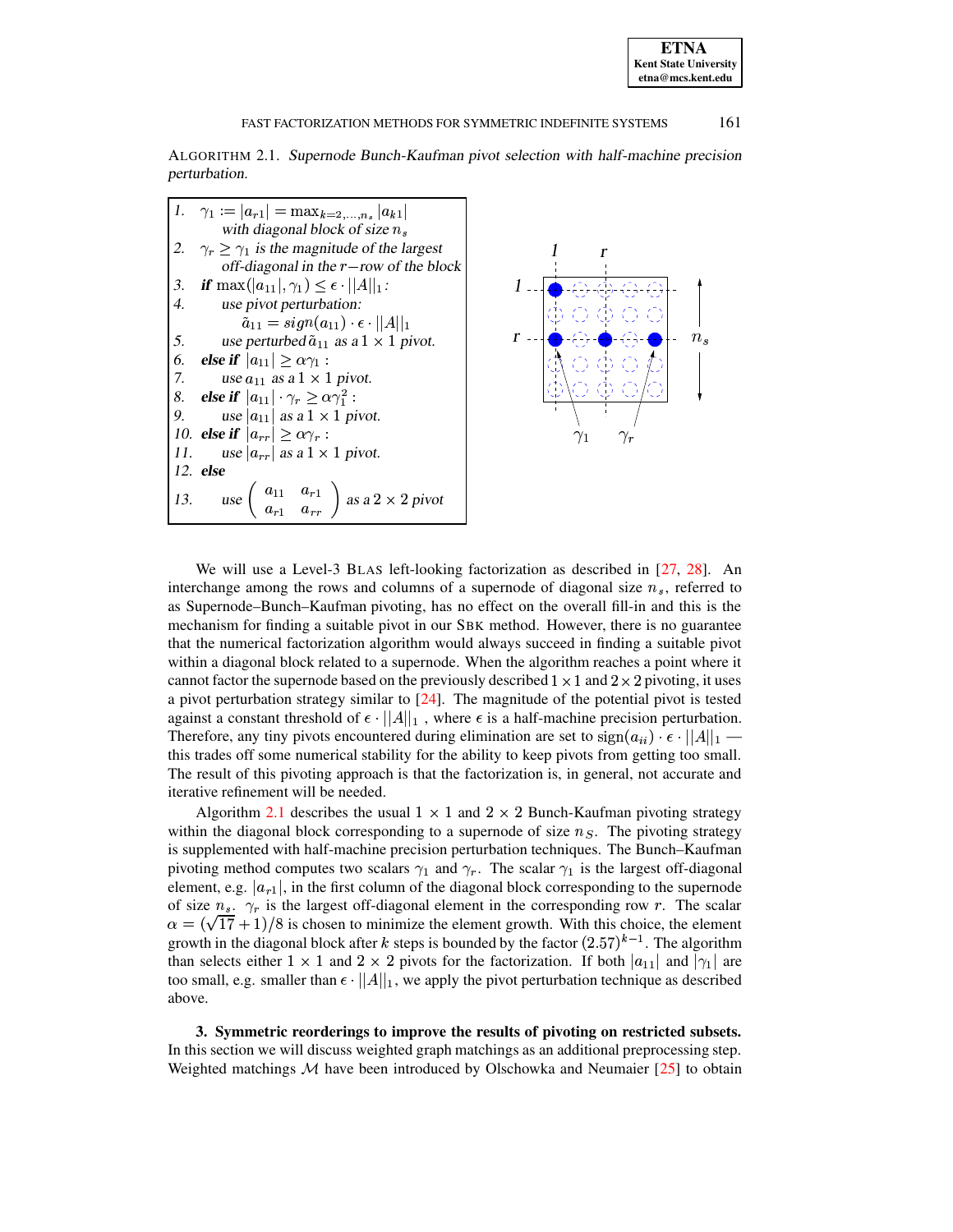

<span id="page-4-1"></span>*a large numerical* value by *an*  $\bullet$ -symbol. The matched entries M are marked with squares and  $P_M =$  $(e_4; e_1; e_5; e_2; e_3; e_6).$ 

a permutation that moves the large elements to the diagonal of a dense matrix to reduce the effort for pivoting. Duff and Koster [\[12\]](#page-20-7) extended the approach to nonsymmetric sparse matrices to ensure a zero-free diagonal or to maximize the product of the absolute values of the diagonal entries. It is now an often used technique for solving nonsymmetric linear systems [\[5,](#page-20-12) [24,](#page-21-1) [27,](#page-21-4) [29\]](#page-21-6).

**3.1. Matching Algorithms.** Let  $A = (a_{ij}) \in \mathbb{R}^{n \times n}$  be a general matrix. The nonzero elements of A define a graph with edges  $\mathcal{E} = \{(i,j) : a_{ij} \neq 0\}$  of ordered pairs of row and column indices. A subset  $M \subset \mathcal{E}$  is called a matching or a transversal, if every row index i and every column index j appears at most once in M. A matching M is called perfect if its cardinality is  $n$ . For a nonsingular matrix at least one perfect matching exists and can be found with well known algorithms. With a perfect matching  $M$ , it is possible to define a permutation matrix  $P_{\mathcal{M}} = (p_{ij})$  with:

<span id="page-4-0"></span>
$$
p_{ij} = \begin{cases} 1 & (j,i) \in \mathcal{M} \\ 0 & \text{otherwise.} \end{cases}
$$

As a consequence, the permutation matrix  $P_{\mathcal{M}}A$  has nonzero elements on its diagonal. This method only takes the nonzero structure of the matrix into account. There are other approaches which maximize the diagonal values in some sense. One possibility is to look for a matrix  $P_{\mathcal{M}}$ , such that the product of the diagonal values of  $P_{\mathcal{M}}A$  is maximal. In other words, a permutation  $\sigma$  has to be found, which maximizes:

$$
(3.1) \qquad \prod_{i=1}^n |a_{\sigma(i)i}|.
$$

This maximization problem is solved indirectly. It can be reformulated by defining a matrix  $C = (c_{ij})$  with

$$
c_{ij} = \begin{cases} \log a_i - \log |a_{ij}| & a_{ij} \neq 0\\ \infty & \text{otherwise,} \end{cases}
$$

where  $a_i = \max_j |a_{ij}|$ , i.e. the maximum element in row i of matrix A. A permutation  $\sigma$ , which minimizes  $\sum_{i=1}^{n} c_{\sigma(i)i}$  also maximizes the product [\(3.1\)](#page-4-0).

The effect of nonsymmetric row permutations using a permutation associated with a matching M is shown in Figure [3.1.](#page-4-1) It is clearly visible that the matrix  $P_{\mathcal{M}}A$  is now nonsymmetric, but has the largest nonzeros on the diagonal. For a more detailed description on matchings algorithms for large symmetric linear systems the interested reader should consult [\[18\]](#page-21-7).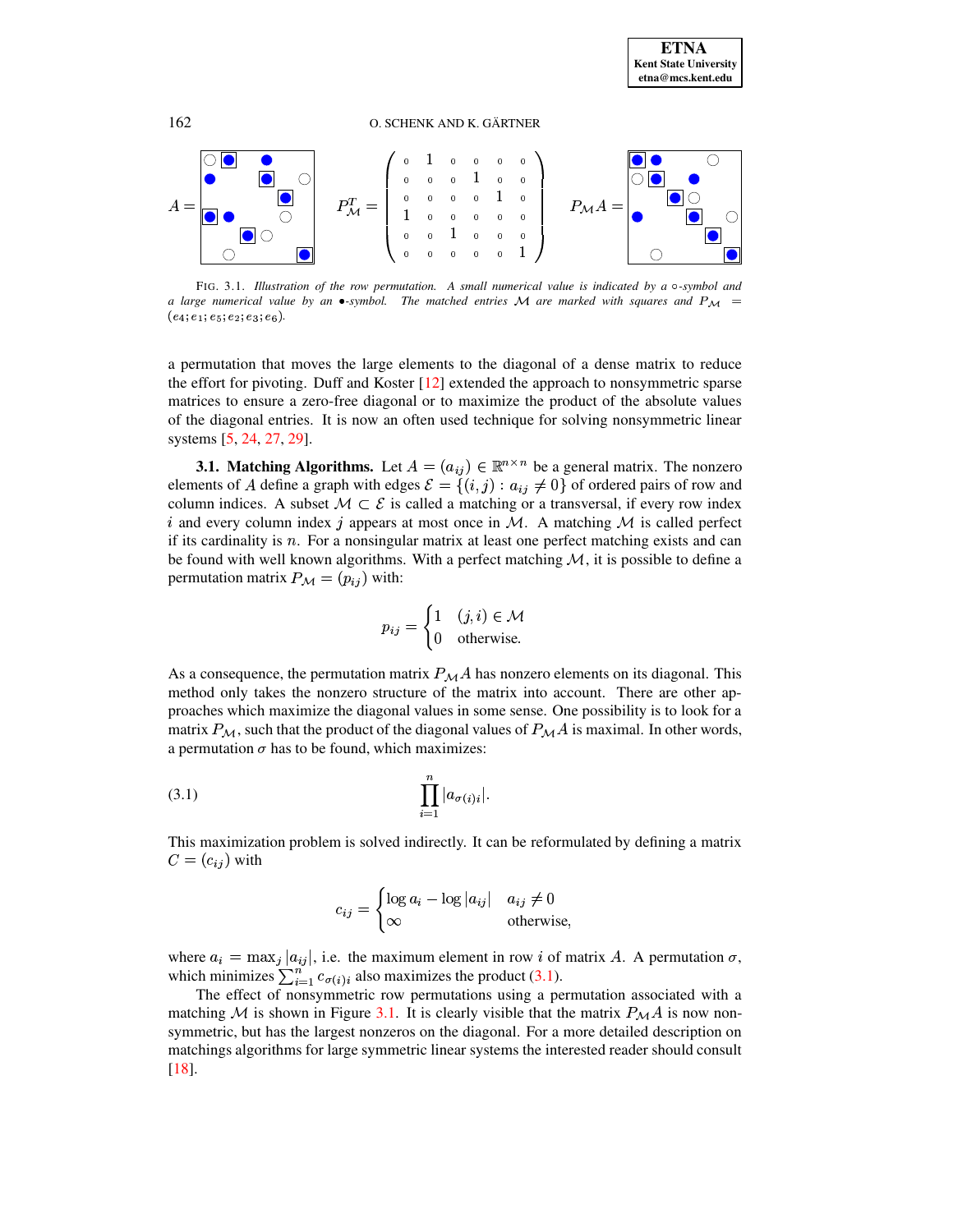**ETNA Kent State University etna@mcs.kent.edu**

#### FAST FACTORIZATION METHODS FOR SYMMETRIC INDEFINITE SYSTEMS 163

**3.2. Symmetric**  $1 \times 1$  and  $2 \times 2$  block weighted matchings. In the case of symmetric indefinite matrices, we are interested in symmetrically permuting  $PAP<sup>T</sup>$ . The problem is that zero or small diagonal elements of  $A$  remain on the diagonal by using a symmetric permutation  $PAP^T$ . Alternatively, instead of permuting a large<sup>[1](#page-5-1)</sup> off-diagonal element  $a_{ij}$ nonsymmetrically to the diagonal, one can try to devise a permutation  $P_{\mathcal{S}}$  such that  $P_{\mathcal{S}}AP_{\mathcal{S}}^T$ permutes this element close to the diagonal. As a result, if we form the corresponding  $2 \times 2$ block to  $\begin{bmatrix} a_{ij} & a_{ij} \\ a_{ij} & a_{jj} \end{bmatrix}$ , we expect the off-diagonal entry  $a_{ij}$  to be large and thus the 2  $\times$  2 block would form a suitable  $2\times2$  pivot for the Supernode–Bunch–Kaufman factorization. An observation on how to build  $P_{\mathcal{S}}$  from the information given by a weighted matching  ${\mathcal{M}}$  was pre-sented by Duff and Gilbert [\[11\]](#page-20-9). They noticed that the cycle structure of the permutation  $P_M$ associated with the nonsymmetric matching  $\mathcal M$  can be exploited to derive such a permutation  $P_{\mathcal{S}}$ . For example, the permutation  $P_{\mathcal{M}}$  from Figure [3.1](#page-4-1) can be written in cycle representation as  $P_{\mathcal{C}} = (e_1, e_2, e_4)(e_3, e_5)(e_6)$ . This is shown in the upper graphics in Figure [3.2.](#page-6-0) The left graphic displays the cycles  $(1\ 2\ 4)$ ,  $(3\ 5)$  and  $(6)$ . If we modify the original permutation  $P_M = (e_4; e_1; e_5; e_2; e_3; e_6)$  into this cycle permutation  $P_C = (e_1; e_2; e_4)(e_3; e_5)(e_6)$  and permute A symmetrically with  $P_{\mathcal{C}}AP_{\mathcal{C}}^T$ , it can be observed that the largest elements are permuted to diagonal blocks. These diagonal blocks are shown by filled boxes in the upper right matrix. Unfortunately, a long cycle would result into a large diagonal block and the fill-in of the factor for  $P_{\mathcal{C}}AP_{\mathcal{C}}^T$  may be prohibitively large. Therefore, long cycles corresponding to  $P_M$  must be broken down into disjoint 2  $\times$  2 and 1  $\times$  1 cycles. These smaller cycles are used to define a symmetric permutation  $P_{\mathcal{S}} = (c_1, \ldots, c_m)$ , where m is the total number of  $2 \times 2$ and  $1 \times 1$  cycles.

The rule for choosing the  $2 \times 2$  and  $1 \times 1$  cycles from  $P_c$  to build  $P_s$  is straightforward. One has to distinguish between cycles of even and odd length. It is always possible to break down even cycles into cycles of length two. For each even cycle, there are two possibilities to break it down. We use a structural metric as described in  $[13]$  to decide which one to take. The same metric is also used for cycles of odd length, but the situation is slightly different. Cycles of length  $2l + 1$  can be broken down into l cycles of length two and one cycle of length one. There are  $2l + 1$  different possibilities to do this. The resulting  $2 \times 2$  blocks will contain the matched elements of  $M$ . However, there is no guarantee that the remaining diagonal element corresponding to the cycle of length one will be nonzero. Our implementation will randomly select one element as a  $1 \times 1$  cycle from an odd cycle of length  $2l + 1$ . If this diagonal element  $a_{ii}$  is still zero during the numerical factorization, it will be perturbed using the strategies described in Section [2.](#page-2-0)

A selection of  $P_S$  from a weighted matching  $P_M$  is illustrated in Figure [3.2.](#page-6-0) The permutation associated with the weighted matching, which is sorted according to the cycles, consists of  $P_{\mathcal{C}} = (e_1, e_2, e_4)(e_3, e_5)(e_6)$ . We now split the full cycle of odd length three into two cycles (1)(24) — resulting in  $P_{\mathcal{S}} = (e_1)(e_2; e_4)(e_3; e_5)(e_6)$ . If  $P_{\mathcal{S}}$  is symmetrically applied to  $A \leftarrow P_{\mathcal{S}} A P_{\mathcal{S}}^T$ , we see that the large elements from the nonsymmetric weighted matching M will be permuted close to the diagonal and these elements will have more chances to form good initial  $1 \times 1$  and  $2 \times 2$  pivots for the subsequent SBK factorization.

Good fill-in reducing orderings  $P_{Fill}$  are equally important for symmetric indefinite systems. The following section introduces two strategies to combine these reorderings with the symmetric graph matching permutation  $P_{\mathcal{S}}$ . This will provide good initial pivots for the SBK factorization as well as a good fill-in reduction permutation.

<span id="page-5-0"></span>**4.** Combination of orderings  $P_{Fill}$  for fill reduction with orderings  $P_{\mathcal{S}}$  based on **weighted matchings.** In order to construct the factorization efficiently, care has to be taken

<span id="page-5-1"></span><sup>&</sup>lt;sup>1</sup>Large in the sense of the weighted matching  $M$ .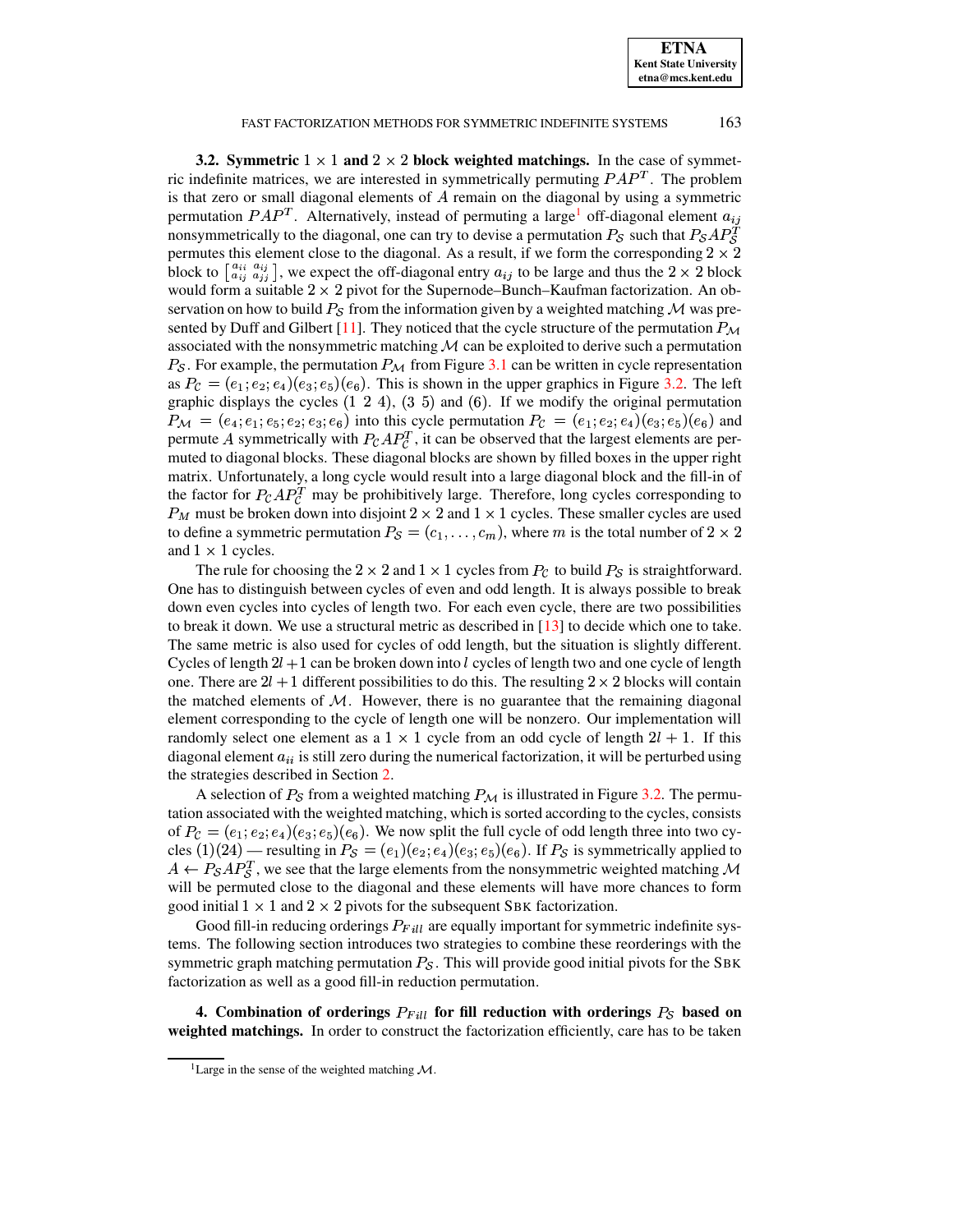

<span id="page-6-0"></span>FIG. 3.2. *Illustration of a cycle permutation with*  $P_C = (e_1; e_2; e_4)(e_3; e_5)(e_6)$  and  $P_S =$  $(e_1)(e_2; e_4)(e_3; e_5)(e_6)$ . The symmetric matching  $P_S$  has two additional elements (indicated by dashed boxes), while one element of the original matching fell out (dotted box). The two 2-cycles are permuted into  $2 \times 2$  diagonal *blocks to serve as initial*  $2 \times 2$  *pivots.* 

that not too much fill-in is introduced during the elimination process. We now examine two algorithms for the combination of a permutation  $P_{\mathcal{S}}$  based on weighted matchings to improve the numerical quality of the coefficient matrix A with a fill-in reordering  $P_{Fill}$  based on a nested dissection from METIS [\[23\]](#page-21-8). The first method based on compressed subgraphs has also been used by Duff and Pralet in [\[13\]](#page-20-8) in order to find good scalings and orderings for symmetric indefinite systems for multifrontal direct solvers.

**4.1. Pivoting Variant 1: Fill-in reduction**  $P_{Fill}$  based on compressed subgraphs. In order to combine the permutation  $P_{\mathcal{S}}$  with a fill-in reducing permutation, we compress the graph of the reordered system  $P_{\mathcal{S}}AP_{\mathcal{S}}^T$  and apply the fill-in reducing reordering to the compressed graph. In the compression step, the union of the structure of the two rows and columns corresponding to a  $2 \times 2$  diagonal block is built, and used as the structure of a single, compressed row and column representing the original ones.

If  $G_A = (V, E)$  is the undirected graph of A and a cycle consists of two vertices  $(s, t) \in$ V, then graph compression will be done on the  $1 \times 1$  and  $2 \times 2$  cycles, which have been found using a weighted matching M on the graph. The vertices  $(s, t)$  are replaced with a single supervertex  $u = \{s, t\} \in V_c$  in the compressed graph  $G_c = (V_c, E_c)$ . An edge  $e_c = (s, t) \in E_c$  between two supervertices  $s = \{s_1, s_2\} \in V_c$  and  $t = \{t_1, t_2\} \in V_c$  exists if at least one of the following edges exit in  $E: (s_1, t_1), (s_1, t_2), (s_2, t_1)$  or  $(s_2, t_2)$ . The fillin reducing ordering is found by applying METIS on the compressed graph  $G_c = (V_c, E_c)$ . Expansion of that permutation to the original numbering yields  $P_{full}$ . Hence all  $2 \times 2$  cycles that correspond to a suitable  $2 \times 2$  pivot block are reordered consecutively in the factor. During the expansion of the compressed graph in each 2x2 block the larger diagonal entry can be ordered first.

This strategy will be denoted as a SBK-COMP-1 factorization approach in the numerical experiments. However, due to a different row structure below a  $2 \times 2$  pivot block, there is no guarantee that this factorization approach will always use the preselected  $2 \times 2$  blocks.

**4.2. Pivoting Variant 2:** Use All Preselected  $2 \times 2$  Pivots. The  $1 \times 1$  and  $2 \times 2$  pivoting search of the SBK method is applied within the block diagonal of a supernode. In the extreme case, the supernode exists of only one column and the SBK pivoting can degenerate to diagonal pivoting. Therefore any permutation that symmetrically permutes large-off diag-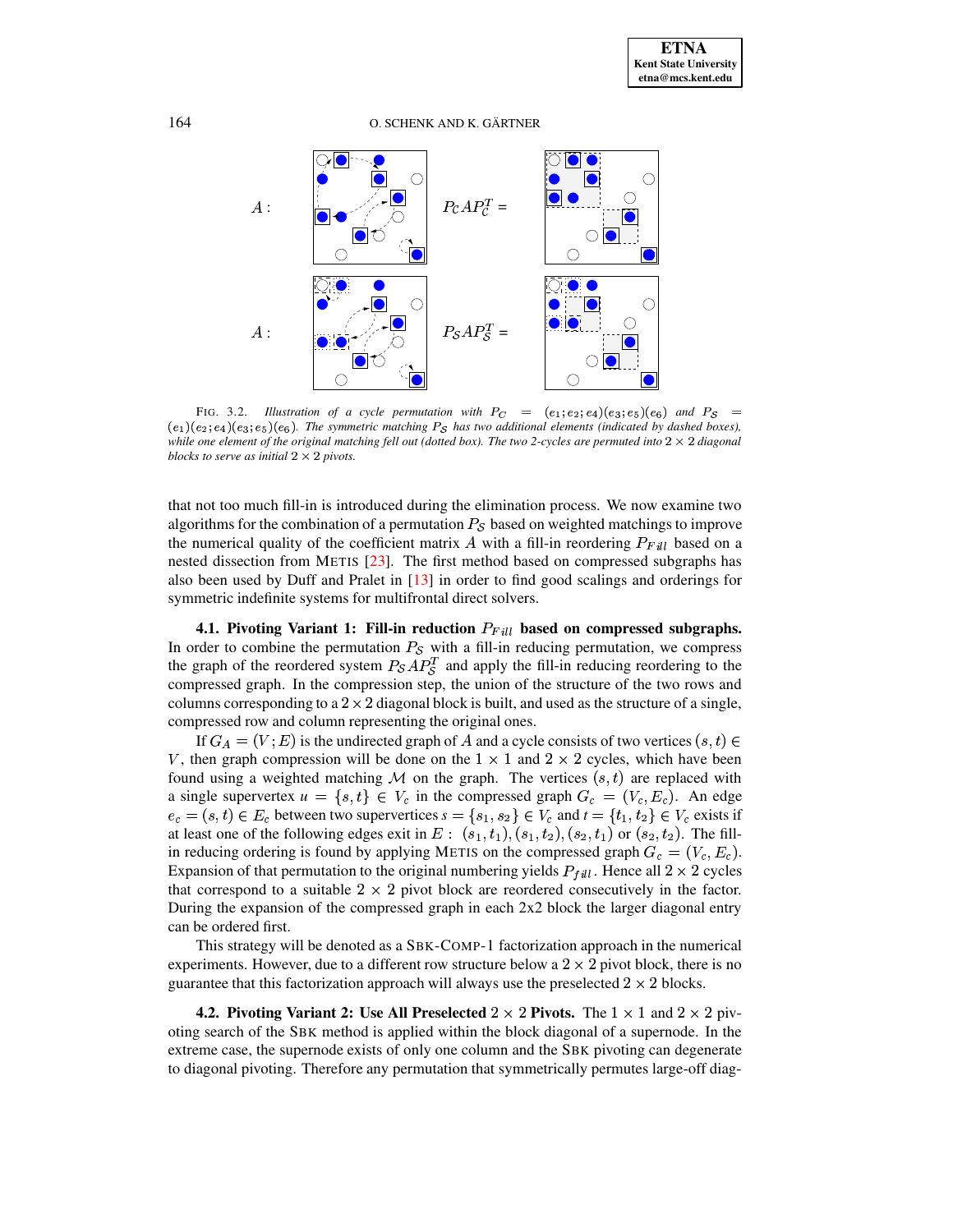





<span id="page-7-1"></span>FIG. 4.1. *(a) and (b) Matrix and factor of supernodal Bunch-Kaufman pivoting with supernodes*  $\{(1), (2), (3), (4, 5), (6), (7, 8)\}$ . *(b)* and *(c)* Matrix and factor of preselected  $2 \times 2$  pivots with additional zero *elements and supernodes*  $\{(1, 2), (3), (4, 5), (6), (7, 8)\}.$ 

onal entries close to the diagonal or that identifies suitable  $2 \times 2$  pivots prior to the numerical factorization would further improve the accuracy. In order to enforce the use of these preselected pivot blocks during the  $LDL<sup>T</sup>$  factorization, we merge the  $2 \times 2$  column structure in L in such a way that these initial  $2 \times 2$  pivot structure is maintained in the factor L.

This is illustrated in Figure [4.1.](#page-7-1) In the pivoting variant 1 we will restrict the pivoting search within diagonal-blocks of the supernodes as shown in Figure [4.1](#page-7-1) (a) and (b). In the pivoting variant 2 we will identify  $2 \times 2$  and enforce the use of these preselected pivot blocks by adding additional zero elements to the structure of  $A$ . As a result, the size of the supernode increases, e.g. we will merge column/row 1 and 2 into one supernodes of size 2, in which a  $2 \times 2$  Bunch-Kaufman pivoting is performed instead of two  $1 \times 1$  diagonal pivot elements.

<span id="page-7-0"></span>**5. Numerical Experiments.** We now present the results of the numerical experiments that demonstrate the robustness and the effectiveness of our pivoting approach.

**5.1. Sparse Symmetric Indefinite Matrices.** The test problems used here are either of augmented symmetric indefinite type

$$
A=\left(\begin{array}{cc} A_{11}&B \\ B^T&0\end{array}\right)
$$

or of general symmetric indefinite type. The matrices  $A_{11}$  and  $B$  in the augmented system A are large and sparse, and no assumption is made for the upper left block  $A_{11}$ . Most of the test problems are taken from extensive surveys  $[16, 17]$  $[16, 17]$  $[16, 17]$  of direct solvers for 61 indefinite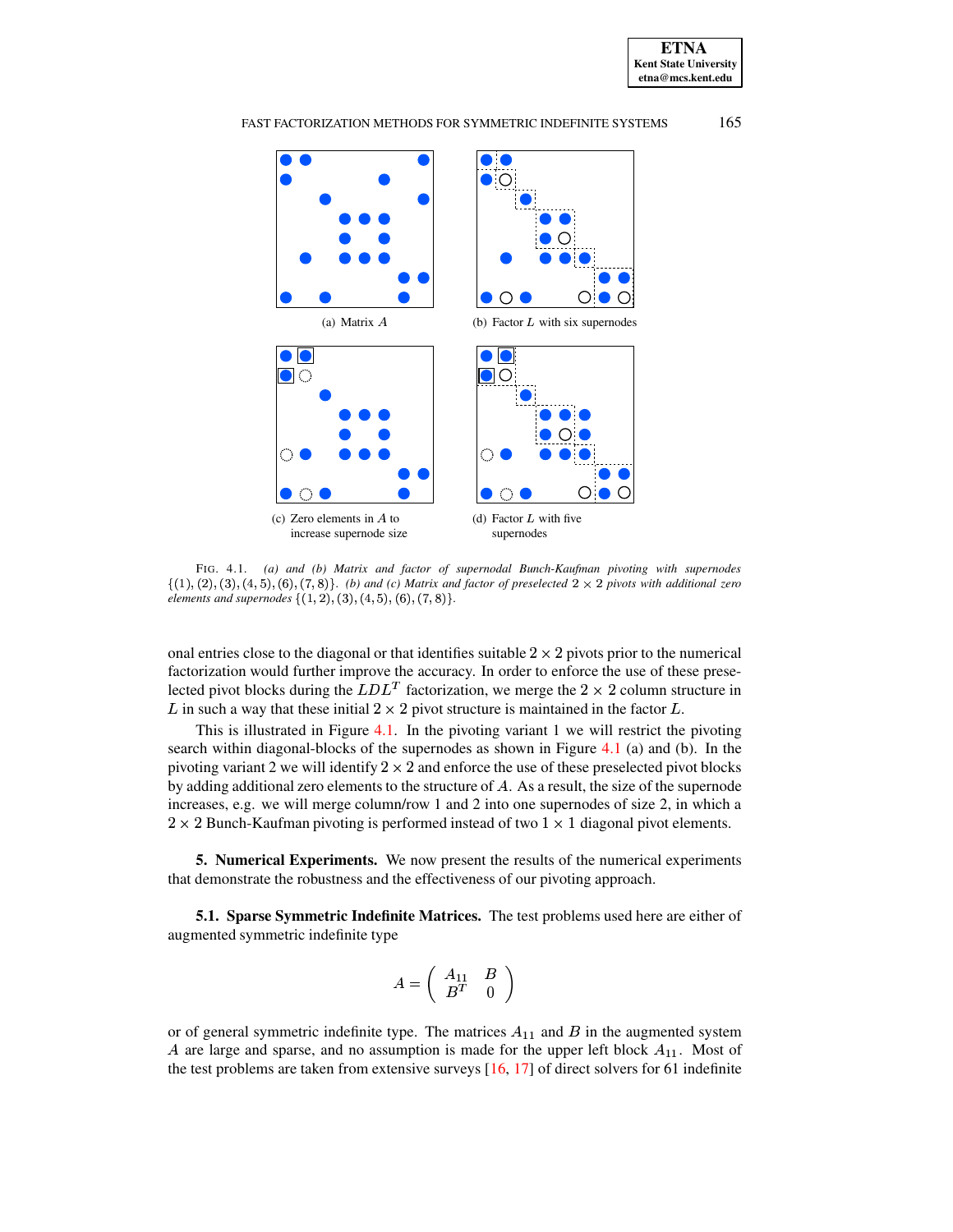| ۰, |  |  |
|----|--|--|
|----|--|--|

| no. | matrix          | n       | nnz       | Application                              |
|-----|-----------------|---------|-----------|------------------------------------------|
|     | bcsstk35        | 30,237  | 740,200   | Stiffness matrix — automobile seat       |
| 2   | bcsstk37        | 25,503  | 5,832,490 | Stiffness matrix — rack ball             |
| 3   | bcsstk39        | 46,772  | 1,068,033 | Stiffness shuttle rocket booster         |
| 4   | bmw3.2          | 227,362 | 5,757,996 | Linear static analysis — car body        |
| 5   | copter2         | 55,476  | 407,714   | Helicopter rotor blade                   |
| 6   | crystk02        | 13,965  | 491,274   | Stiffness matrix, crystal free vibration |
|     | crystk03        | 24,696  | 887,937   | Stiffness matrix, crystal free vibration |
| 8   | dawson5         | 51,537  | 531,157   | Aeroplane actuator system                |
| 9   | <b>DIXMAANL</b> | 60,000  | 179,999   | Dixon-Maany optimization example         |
| 10  | HELM2D03        | 392,257 | 1,567,096 | Helmholtz problem                        |
| 11  | HELM3D01        | 32,226  | 230,335   | Helmholtz problem                        |
| 12  | <b>LINVERSE</b> | 11,999  | 53,988    | Matrix inverse approximation             |
| 13  | NCVXBQP1        | 50,000  | 199,984   | Nonconvex QP Hessian                     |
| 14  | qa8fk           | 66,127  | 863,353   | FE matrix from 3D acoustics              |
| 15  | <b>SPMSRTLS</b> | 29,995  | 129,971   | Sparse matrix square root                |
| 16  | vibrobox        | 12,328  | 177,578   | Vibroacoustic problem                    |

<span id="page-8-1"></span> $General$  *symmetric indefinite test matrices. n denotes the total number of unknowns, and nnz the nonzeros in the matrix.*

systems<sup>[2](#page-8-0)</sup>. This set is rather challenging and several of the matrices could not be solved by some of the sparse direct solvers under the constraints imposed in the reports [\[16,](#page-20-0) [17\]](#page-21-9). The matrices comprise a variety of application areas and Table [5.1](#page-8-1) and [5.2](#page-10-0) give a rough classification of the matrices including the number of unknowns, the number of zero diagonal elements, the total number of nonzeros in the matrix, and the application area. In addition to these matrices, Table  $5.2$  also shows two augmented symmetric indefinite matrices  $1nt09$ and mass06 from [\[21\]](#page-21-10) and two large augmented sparse indefinite systems cont5 2 and cont 5.3 from the interior point optimization package IPOPT  $[31]$ . The matrices have been especially included in order to demonstrate the robustness benefit due to symmetric weighted matchings as an additional preprocessing strategy for symmetric indefinite sparse factorization methods. Furthermore, the matrices AUG2D, AUG2DC, AUG3D, DTOC, and K1 SAN are structurally singular matrices. This is recognized by the matching algorithms, too, because a perfect matching is supposed to exist in the algorithms described. In order to deal with these systems, the matching was extend in such a way that the resulting matching describes a complete maximal matching.

<span id="page-8-3"></span>**5.2. Test Environment and Codes.** All numerical tests were run on a double processor Pentium III 1.3 GHz system with 2 GB of memory, but only one processor was used for the testing. The system runs a recent Linux distribution. In order to provide realistic measurements, the timings were determined using the gettimeofday standard C library function, which provides a high accuracy wall clock time. To compensate for the variations, we provide the best result out of three runs for each measurement.

All algorithms were implemented in Fortran 77 and C and were integrated into the PAR-DISO [3](#page-8-2).1 solver package<sup>3</sup>, a suite of publicly available parallel sparse linear solvers. The

<span id="page-8-2"></span><span id="page-8-0"></span><sup>&</sup>lt;sup>2</sup>The matrices can be downloaded at <ftp://ftp.numerical.rl.ac.uk/pub/matrices/symmetric> and from the University of Florida Sparse Matrix Collection [\[8\]](#page-20-13).

<sup>3</sup><http://www.computational.unibas.ch/cs/scicomp/software/pardiso>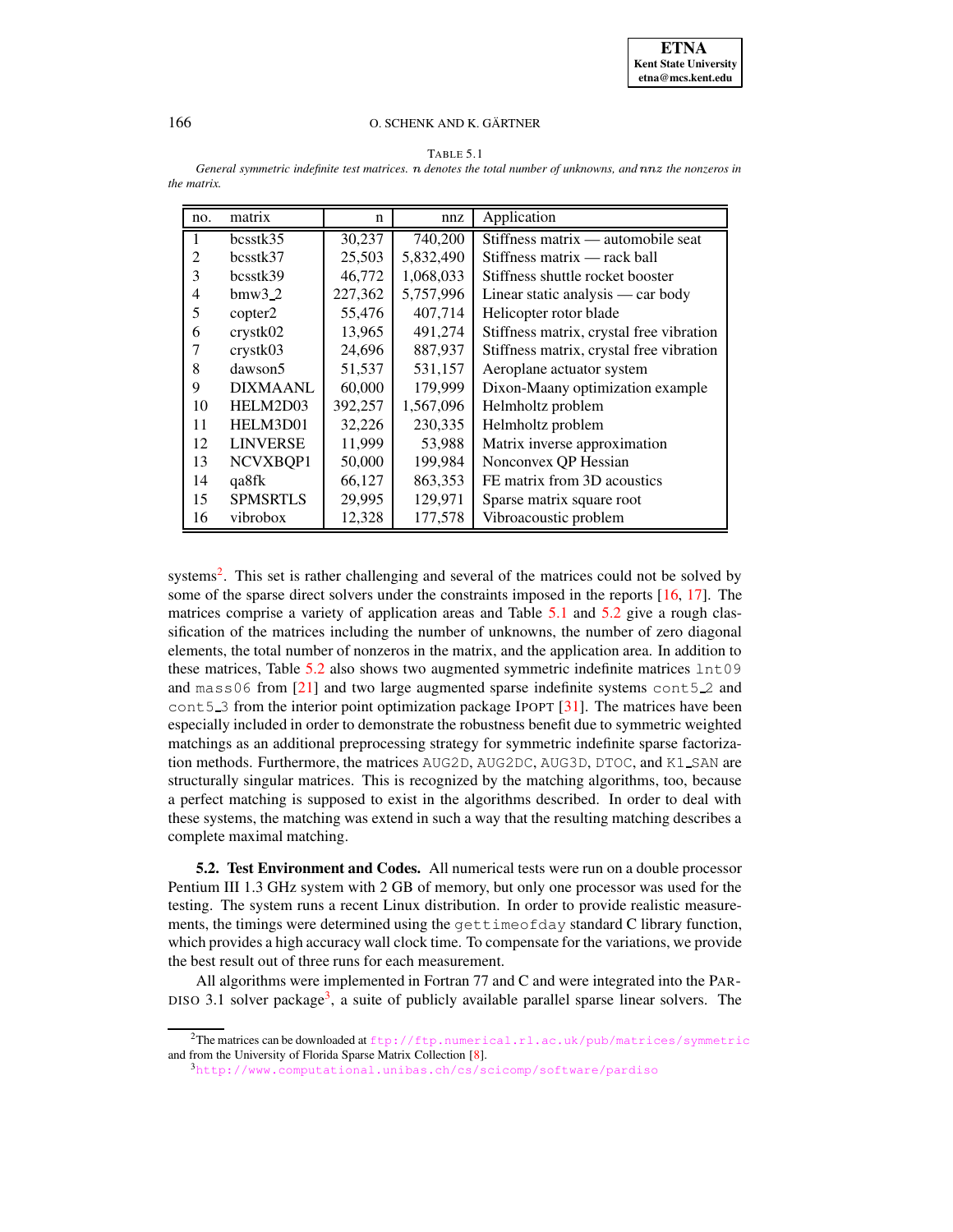code was compiled by *g77* and *gcc* with the -O3 optimization option and linked with the Automatically Tuned Linear Algebra Software ATLAS library<sup>[4](#page-9-0)</sup> for the basic linear algebra subprograms optimized for Intel architectures. The weighted matching code MPS, which is part of the PARDISO package, was provided by S. Röllin from ETH Zurich, and it is based on [\[18\]](#page-21-7). In general, the performance and the results of the MPS code are comparable to the MC64 code from the HSL library [\[19\]](#page-21-12).

In all numerical experiments in Section  $5.5$ , we choose a random right hand side b. In Section [5.6](#page-16-0) we used the original right-hand side that was generated by the interior point optimization package. For all our tests, scaling was found to make an insignificant difference and hence we do not report on the effects on scalings here.

We used two steps of iterative refinement in cases where perturbations have been performed during the numerical factorization and a factorization is considered to be successful if the backward error

$$
\|\bm{b} - A\bm{x}\|_{\infty} \; < \; \epsilon \; (\; \|A\|_{\infty} \; \| \bm{x} \|_{\infty} + \| \bm{b} \|_{\infty} \; )
$$

is smaller than  $\epsilon = 10^{-4}$ . This corresponds to the same accuracy as used by Gould and Scott in  $[17]$ . In addition to  $[17]$ , we also consider a factorization as not successful, if the backward error significantly grows during one iterative refinement process. It should already be mentioned that the backward error for our methods is for almost all highly indefinite matrices significantly smaller than  $\epsilon = 10^{-14}$  and almost on the order of the machine precision.

**5.3. Performance Profiles.** In order to evaluate the quality of the different pivoting methods for symmetric indefinite linear systems we used performance profiles as a tool for benchmarking and for comparing the algorithms. Theses profiles were firstly proposed in [\[9\]](#page-20-14) for benchmarking optimization software and recently used in [\[16,](#page-20-0) [17\]](#page-21-9) to evaluate various sparse direct linear solvers.

The profiles are generated by running the set of pivoting methods  $\mu$  on the set of sparse matrices  $\sigma$  and recording information of interest, e.g. time for numerical factorization, memory consumption, and backward error accuracy. Let us assume that a pivoting method  $m \in \mu$ reports a result  $t_{ms} \geq 0$  for the sparse indefinite matrix  $s \in \sigma$  and that a smaller result  $t_{ms}$ indicates a better solution strategy. We can further define  $\tilde{t}_s = \min\{t_{ms}, m \in \mu\}$ , which represents the best result for a given sparse matrix m. Then for  $\alpha \geq 0$  and each  $m \in \mu$  and  $s \in \sigma$  we define

$$
k(t_{ms}, \tilde{t}_s, \alpha) = \begin{cases} 1 & \text{if } t_{ms} \le \alpha \ \tilde{t}_s \\ 0 & \text{otherwise.} \end{cases}
$$

The performance profile  $p_m(\alpha)$  of the pivoting method m is then defined by

$$
p_m(\alpha) = \frac{\sum_{s \in \sigma} k(t_{ms}, \tilde{t}_s, \alpha)}{|\sigma|}
$$

Thus, in these profiles, the values of  $p_m(\alpha)$  indicate the fraction of all examples, which can be solved within  $\alpha$  times. The best strategy, e.g.  $p_m(1)$ , gives the fraction of which the be solved within  $\alpha$  times. The best strategy, e.g.  $p_m(1)$ , gives the fraction of which the pivoting method m is the most effective method and  $\lim_{\alpha \to \infty}$  indicates the fraction for which the algorithm succeeded.

<span id="page-9-0"></span><sup>4</sup><https://sourceforge.net/projects/math-atlas>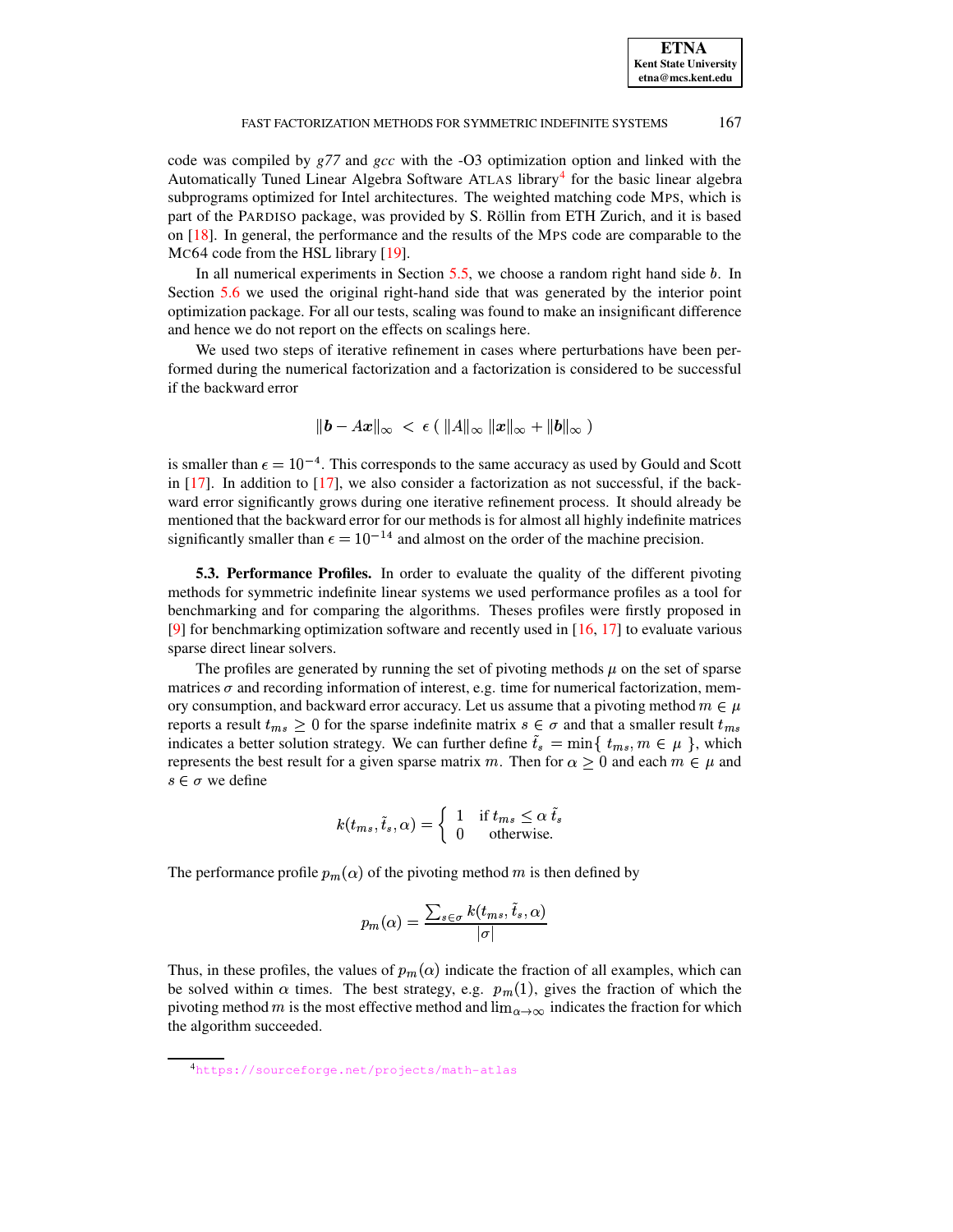# TABLE 5.2

<span id="page-10-0"></span>*Augmented symmetric indefinite test matrices.* <sup>&</sup>gt; *denotes the total number of unknowns,* <sup>O</sup> *the number of zero*  $diagonals$ , and  $nnz$  the nonzeros in the matrix.

| no.                      | matrix              | n         | m         | nn,       | Application                   |  |
|--------------------------|---------------------|-----------|-----------|-----------|-------------------------------|--|
| $\mathbf{1}$             | <b>A0NSDSIL</b>     | 80,016    | 35,008    | 200,021   | <b>Linear Complementarity</b> |  |
| $\overline{c}$           | A2NNSNSL            | 80,016    | 35,008    | 196,115   | <b>Linear Complementarity</b> |  |
| $\overline{3}$           | A5ESINDL            | 60,008    | 25,004    | 145,004   | <b>Linear Complementarity</b> |  |
| $\overline{\mathcal{L}}$ | AUG2D               | 29,008    | 29,008    | 38,416    | 2D PDE Expanded system        |  |
| 5                        | AUG2DC              | 30,200    | 30,200    | 40,000    | 2D PDE Expanded system        |  |
| 6                        | AUG3D               | 24,300    | 24,300    | 34,992    | 3D PDE Expanded system        |  |
| $\overline{7}$           | AUG3DCQP            | 35,543    | 8,000     | 77,829    | 3D PDE Expanded system        |  |
| 8                        | <b>BLOCKQP1</b>     | 60,012    | 20,001    | 340,022   | QP with block structure       |  |
| 9                        | <b>BLOWEYA</b>      | 30,004    | 20,003    | 90,006    | Cahn-Hilliard problem         |  |
| 10                       | BOYD1               | 93,279    | 18        | 652,246   | KKT — convex QP               |  |
| 11                       | BOYD2               | 466,316   | 186,531   | 890,093   | KKT — convex QP               |  |
| 12                       | <b>BRAINPC2</b>     | 27,607    | 13,800    | 96,601    | Biological model              |  |
| 13                       | <b>BRATU3D</b>      | 27,792    | 24,334    | 88,627    | 3D Bratu problem              |  |
| 14                       | <b>CONT-201</b>     | 80,595    | 40,198    | 239,596   | KKT — convex QP               |  |
| 15                       | <b>CONT-300</b>     | 180,895   | 90,298    | 562,496   | KKT — convex QP               |  |
| 16                       | DARCY003            | 389,874   | 155,746   | 116,768   | Darys's KKT                   |  |
| 17                       | <b>DTOC</b>         | 24,993    | 24,993    | 34,986    | Discrete-time control         |  |
| 18                       | <b>D_PRETOK</b>     | 182,730   | 53,570    | 885,416   | Mine model                    |  |
| 19                       | K1_SAN              | 67,759    | 20,805    | 303,364   | Mine model                    |  |
| 20                       | mario001            | 38,434    | 15,304    | 114,643   | Stokes equation               |  |
| 21                       | mario002            | 389,874   | 155,746   | 1'167,685 | Stokes equation               |  |
| 22                       | NCVXQP1             | 12,111    | 5,000     | 40,537    | KKT — nonconvex QP            |  |
| 23                       | NCVXQP3             | 75,000    | 25,000    | 324,982   | KKT — nonconvex QP            |  |
| 24                       | NCVXQP5             | 62,500    | 12,500    | 237,483   | KKT — nonconvex QP            |  |
| 25                       | NCVXQP7             | 87,500    | 37,500    | 312,481   | KKT - nonconvex QP            |  |
| 26                       | NCVXQP9             | 16,554    | 7,500     | 31,547    | KKT — nonconvex QP            |  |
| 27                       | olesnik0            | 88,263    | 27,233    | 402,623   | Mine model                    |  |
| 28                       | <b>SIT100</b>       | 10,262    | 3,120     | 34,094    | Mine model                    |  |
| 29                       | stokes128           | 49,666    | 16,384    | 295,938   | Stokes equation               |  |
| 30                       | stokes64            | 12,546    | 4,096     | 74,242    | Stokes equation               |  |
| 31                       | stokes64s           | 12,546    | 4,096     | 74,242    | Stokes equation               |  |
| 32                       | tuma1               | 22,967    | 9,607     | 66,592    | Mine model                    |  |
| 33                       | tuma2               | 12,992    | 5,477     | 37,458    | Mine model                    |  |
| 34                       | turan_M             | 189,924   | 56,110    | 912,345   | Model of uraniummine          |  |
| 35                       | Int09               | 17,990    | 14,483    | 49,401    | optimal control matrix        |  |
| 36                       | mass06              | 33,794    | 512       | 145,253   | mass matrix                   |  |
| 37                       | cont <sub>5.2</sub> | 2,012,000 | 1,004,000 | 6,020,000 | interior point optimization   |  |
| 38                       | $cont5_3$           | 2,012,000 | 1,004,000 | 6,020,000 | interior point optimization   |  |

**5.4. Factorization Pivoting Algorithms.** Apart from the supernode Bunch and Kaufman approach, we provide comparisons with several other symmetric factorization pivoting methods as well as with symmetric matchings as an additional preprocessing method. In particular, we will consider the following options: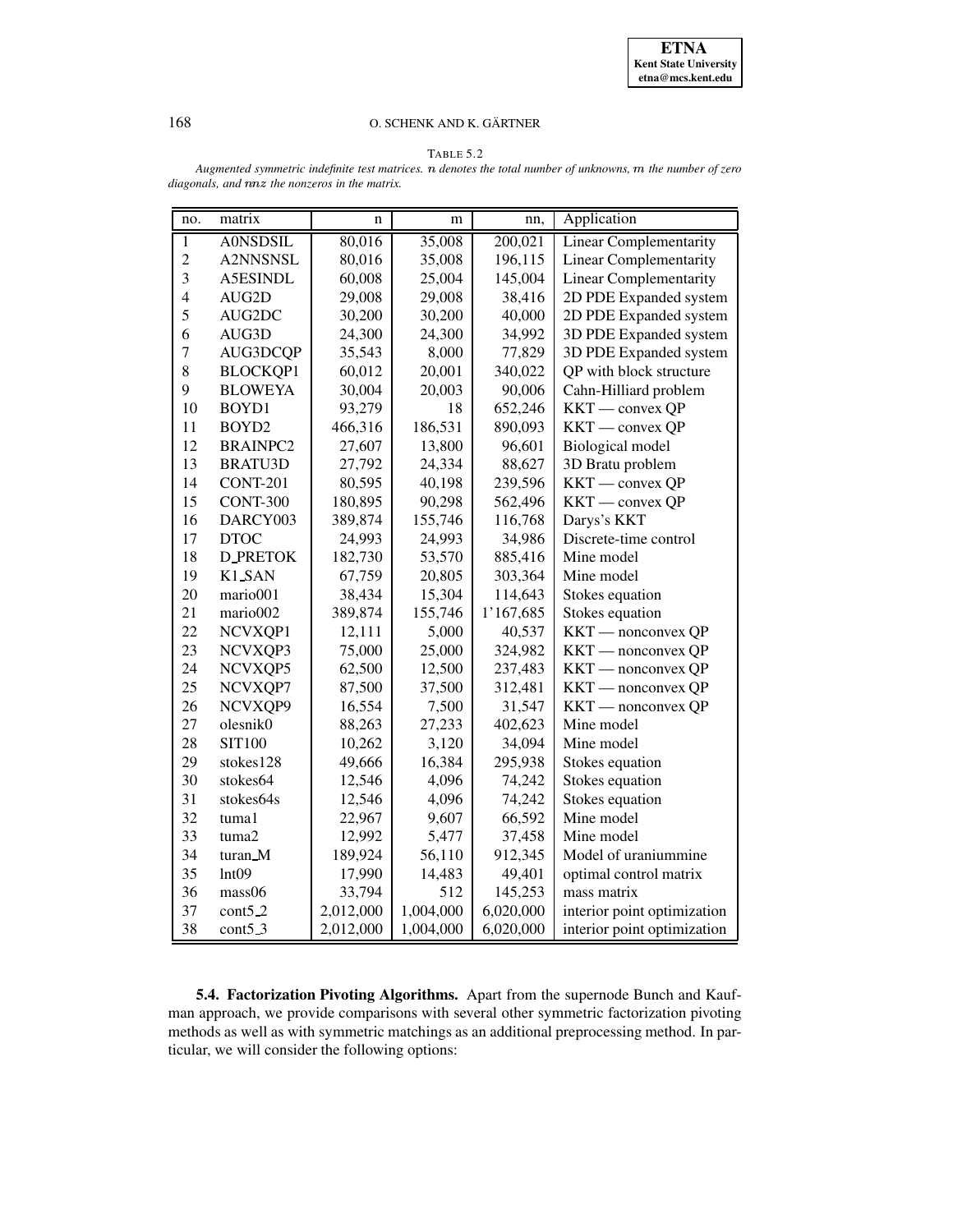| <b>CHOLESKY</b> | METIS ordering and $LL^T$ factorization for symmetric                     |  |  |  |  |  |
|-----------------|---------------------------------------------------------------------------|--|--|--|--|--|
|                 | positive definite systems. The diagonal elements of all                   |  |  |  |  |  |
|                 | test matrices are changed in such a way that the resulting                |  |  |  |  |  |
|                 | symmetric system is positive definite.                                    |  |  |  |  |  |
| <b>SBK</b>      | METIS ordering and $LDLT$ factorization with                              |  |  |  |  |  |
|                 | Supernode–Bunch–Kaufman pivoting using $1 \times 1$ and                   |  |  |  |  |  |
|                 | $2 \times 2$ pivots combined with a pivoting perturbation,                |  |  |  |  |  |
|                 | if the actual absolute pivot is less than $\epsilon \cdot   A  _1$ with   |  |  |  |  |  |
|                 | $\epsilon = 10^{-8}$ .                                                    |  |  |  |  |  |
| SBK-COMP-1      | METIS orderings based on compressed subgraphs that                        |  |  |  |  |  |
|                 | are obtained by a symmetric matching. $LDLT$ factor-                      |  |  |  |  |  |
|                 | ization with Supernode-Bunch-Kaufman pivoting us-                         |  |  |  |  |  |
|                 | ing $1 \times 1$ and $2 \times 2$ pivots combined with a pivoting per-    |  |  |  |  |  |
|                 | turbation, if the actual absolute pivot is less than $\epsilon$ $  A  _1$ |  |  |  |  |  |
|                 | with $\epsilon = 10^{-8}$ .                                               |  |  |  |  |  |
| SBK-COMP-2      | as SBK-COMP-1, but with preselected enlarged super-                       |  |  |  |  |  |
|                 | nodes to respect the 2x2 pivot blocks                                     |  |  |  |  |  |

As already mentioned, we always used multilevel nested dissection<sup>[5](#page-11-0)</sup> $[23]$  to symmetrically reorder the rows and columns of all matrices prior to factoring them. This is either performed on the original adjacency graph for the methods CHOLESKY and SBK or on the compressed  $1 \times 1$  and  $2 \times 2$  subgraph for the method SBK-COMP-1 and SBK-COMP-2. We have also included the CHOLESKY factorization in the numerical experiments in order to show the performance of the indefinite symmetric factorization methods in relation to the CHOLESKY factorization. In this case we change the diagonal elements of the original matrix A such that the new system  $\tilde{A}$  has the same sparsity structure as A, but is now symmetric positive definite. This allows us to use the Cholesky method and we report on timing results for a Level-3 BLAS Cholesky factorization method. This Cholesky performance profile represents in most of the cases an upper bound and it is useful to assess the quality of the algorithms for indefinite systems.



<span id="page-11-1"></span>FIG. 5.1. *Performance profile CPU time for the complete solution (analysis, factor, solve) for both sets of symmetric indefinite matrices.*

<span id="page-11-0"></span><sup>&</sup>lt;sup>5</sup>We used the METIS Version 4.0.1 Interface METIS NodeND with default option for the general indefinite systems and the option array  $[1, 3, 1, 2, 0, 1, 200, 1]$  for augmented indefinite systems.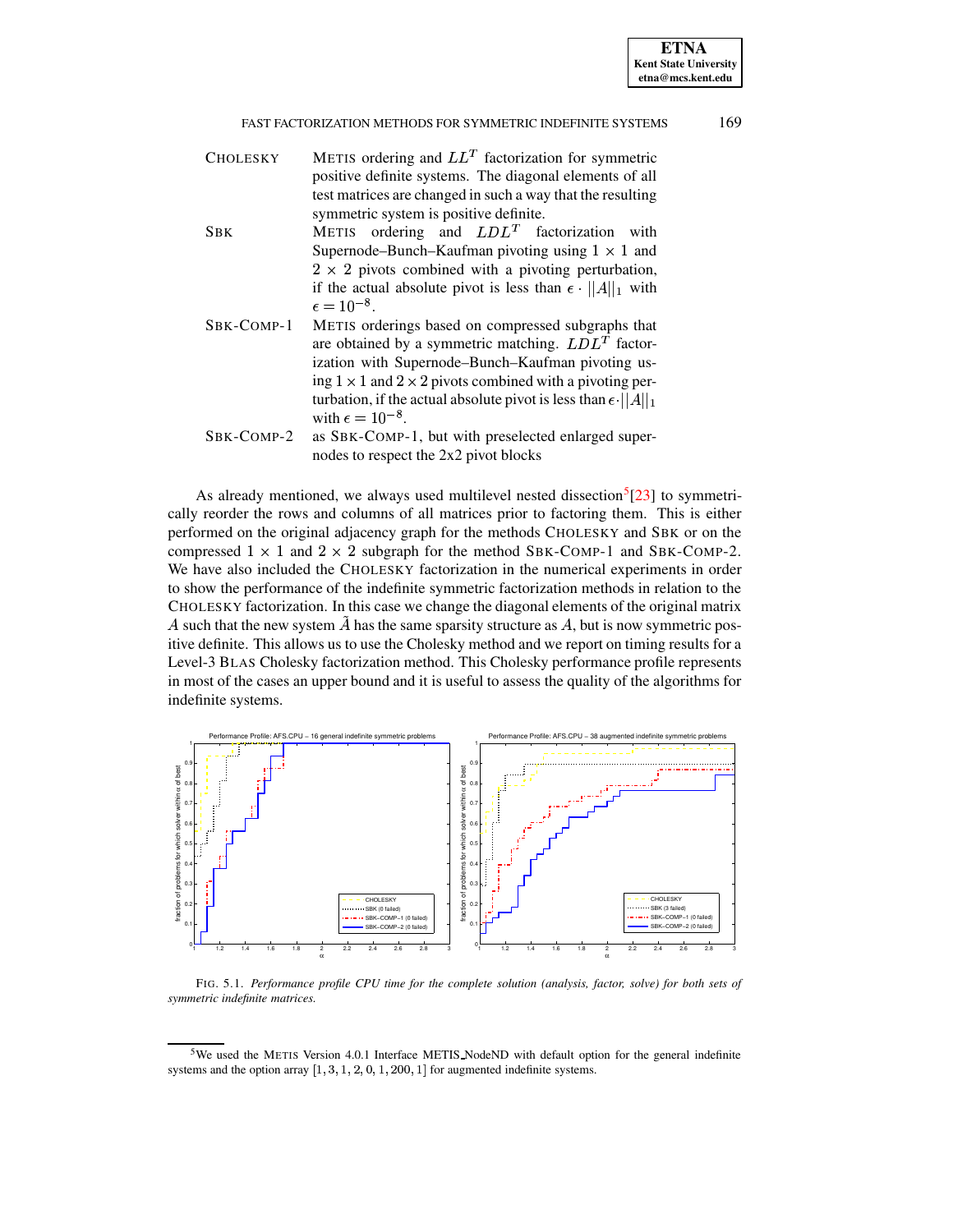

FIG. 5.2. *Performance profile CPU time for the analysis for both sets of symmetric indefinite matrices.*

<span id="page-12-1"></span>

<span id="page-12-2"></span>FIG. 5.3. *Performance profile CPU time for the numerical factorization for both sets of symmetric indefinite matrices.*

<span id="page-12-0"></span>**5.5. Numerical results for augmented and general symmetric indefinite systems.** We present in Figure [5.1](#page-11-1) the performance profiles of the CPU time for the complete solution process including analysis, factorization, forward/backward solution (abbreviated by 'solve') and potentially two steps of iterative refinement in the presence of pivot perturbations. In Figure [5.1](#page-11-1) and all other Figures [5.2](#page-12-1) to [5.4](#page-13-0) the left graphic always shows the performance profiles for the general indefinite systems whereas the right graphic shows profile information for the augmented symmetric indefinite systems.

It is immediately apparent that augmented symmetric indefinite systems are much harder to solve than general indefinite systems. This has also been observed in [\[16,](#page-20-0) [17\]](#page-21-9). However, it is clearly visible that the overall reliability of the methods SBK, SBK-COMP-1, and SBK-COMP-2 is generally high and the absolute CPU time is on the same order of magnitude as that of the CHOLESKY method. This is already a good indication of the robustness and performance of these approaches. The results also show that weighted graph matchings have a strong influence on the overall performance of the augmented symmetric indefinite systems, where the method without symmetric matchings SBK is superior if it works to the SBK-COMP-1and SBK-COMP-2 strategies. For the general indefinite systems there is only a minor difference due to the reason that, for almost all systems, the permutation produced by the symmetric matchings is identical or very close to the identity. A close examination of the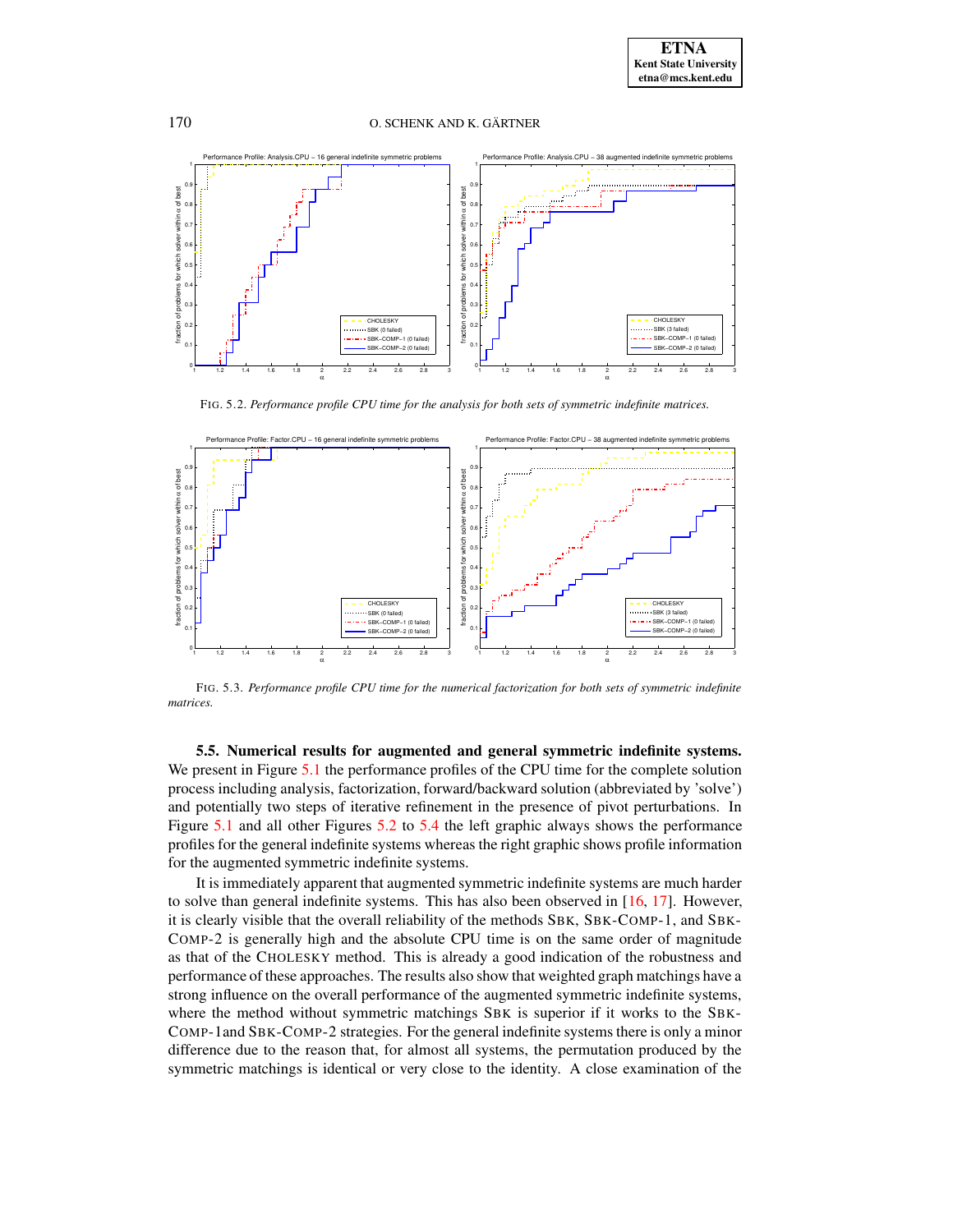



FIG. 5.4. *Performance profile for the numbers of nonzeros in the factor* <sup>V</sup> *for both sets of symmetric indefinite matrices.*

<span id="page-13-0"></span>

FIG. 5.5. *Percentage of perturbed pivots for both sets of symmetric indefinite matrices.*

<span id="page-13-2"></span>separate analysis, factorization, and forward/backward solution (abbreviated by 'solve') time will reveal this in Figures [5.2](#page-12-1) to [5.8.](#page-15-0)

Figure [5.2](#page-12-1) compares the profiles for the analysis. The analysis time for the methods CHOLESKYand SBK are very similar. Matching algorithms are not applied, hence these methods have the fastest analysis time for both sets of indefinite systems. The graph-weighted matching methods SBK-COMP-1and SBK-COMP-2 produced a nontrivial permutation for six general indefinite matrices copter2, dawson5, DIXMAANL, LINVERSE, NCVXBQP1, SPMSRTLS and for all augmented symmetric indefinite systems.

In Figures [5.3](#page-12-2) and [5.4](#page-13-0) we compare the factorization time and numbers of nonzeros in the factors for all methods. Firstly, it can be noticed that the SBK factorization method is faster than CHOLESKY for the augmented symmetric indefinite linear systems. The reason is that we use slightly different LAPACK factorization routines<sup>[6](#page-13-1)</sup>. Secondly, when applying symmetric matchings to the augmented indefinite systems, the factorization using SBK-COMP-1 is in general about a factor of two slower due to the fact that the resulting factors require more nonzeros compared to SBK.

Now we turn our attention to the numbers of perturbed pivots during factorization. Figure

<span id="page-13-1"></span><sup>6</sup>DSYTRF has been used for symmetric indefinite matrices and DGETRF for symmetric positive definite.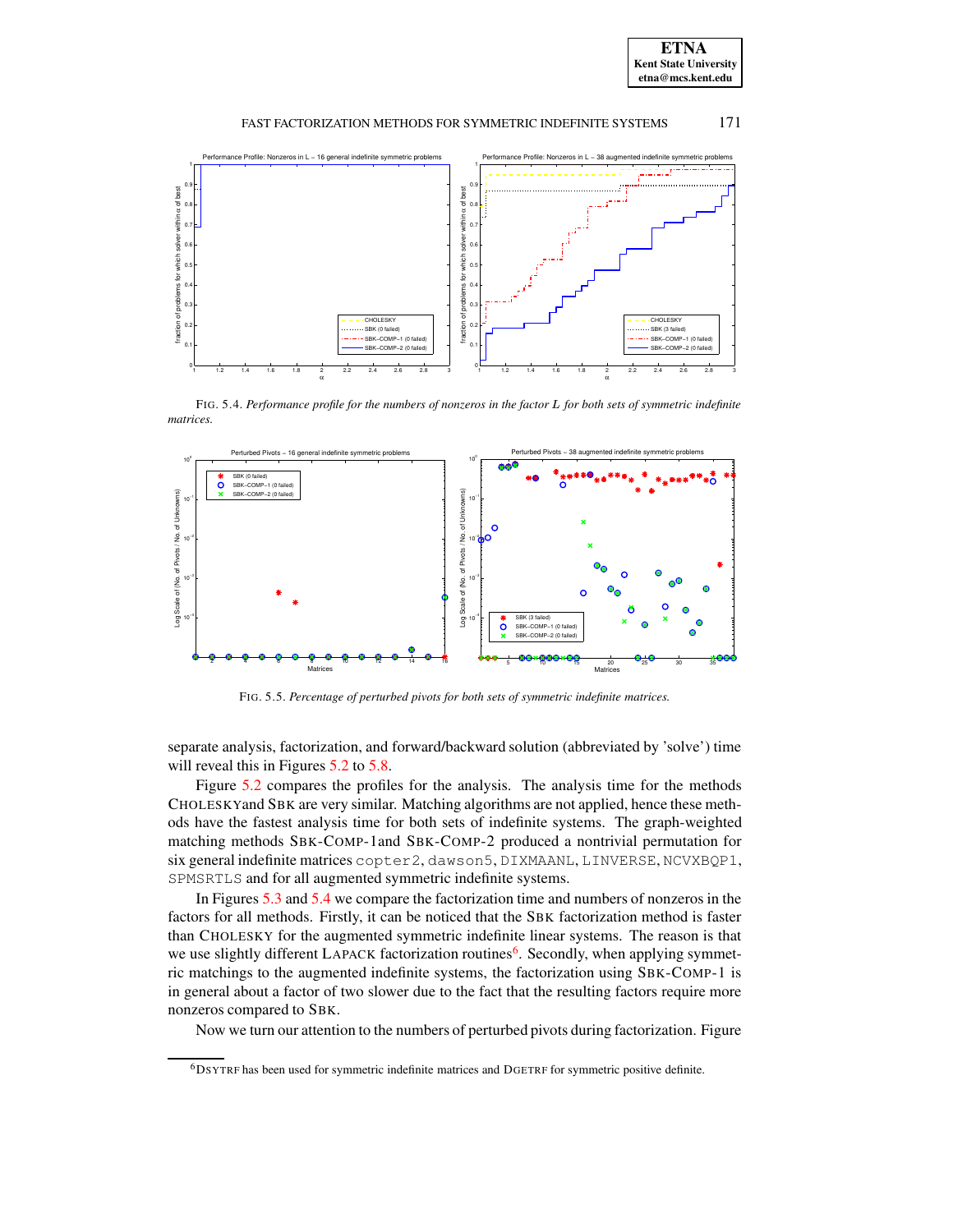

FIG. 5.6. *Performance profile CPU time for the solve including iterative refinement for both sets of symmetric indefinite matrices.*

<span id="page-14-0"></span>

FIG. 5.7. *Size of the backward error for both sets of symmetric indefinite matrices.*

<span id="page-14-1"></span>[5.5](#page-13-2) demonstrates that only three of the sixteen general indefinite systems are affected by pivot perturbation. This is different for the augmented indefinite systems, where for many systems pivot perturbations occur during factorization. The Figure [5.5](#page-13-2) shows the percentage of perturbed pivots and it can be seen that the additional preprocessing can reduce the occurrence of pivot perturbation by several orders of magnitude due to the effective initial construction of  $1 \times 1$  and  $2 \times 2$  cycles during the analysis. This increases the factorization time by about a factor of two, but it also adds reliability that might be needed in various applications.

We now evaluate the solution time for all methods in Figure [5.6.](#page-14-0) As already mentioned in Section [5.2,](#page-8-3) we perform two steps of an iterative refinement method if any pivot perturbation has been encountered during factorization for the methods SBK, SBK-COMP-1, and SBK-COMP-2. It is clear that the solve step is affected by this strategy and the figures demonstrate that the influence is higher for the augmented linear systems.

Figure [5.7](#page-14-1) and Figure [5.8](#page-15-0) show the accuracy for all factorization pivoting methods and all general and augmented indefinite systems. Figure [5.7](#page-14-1) compares the backward error ( $||\boldsymbol{b} \|Ax\|_\infty$  / (  $\|A\|_\infty$   $\|x\|_\infty + \|b\|_\infty$  )). A backward error larger than  $10^{-4}$  indicates a failure of the method. It can be seen that the backward error is for most of the general indefinite systems of order  $10^{-16}$ . For the augmented indefinite systems the SBK-COMP-1 and SBK-COMP-2 methods also often produce backward error close to machine precision. The SBK backward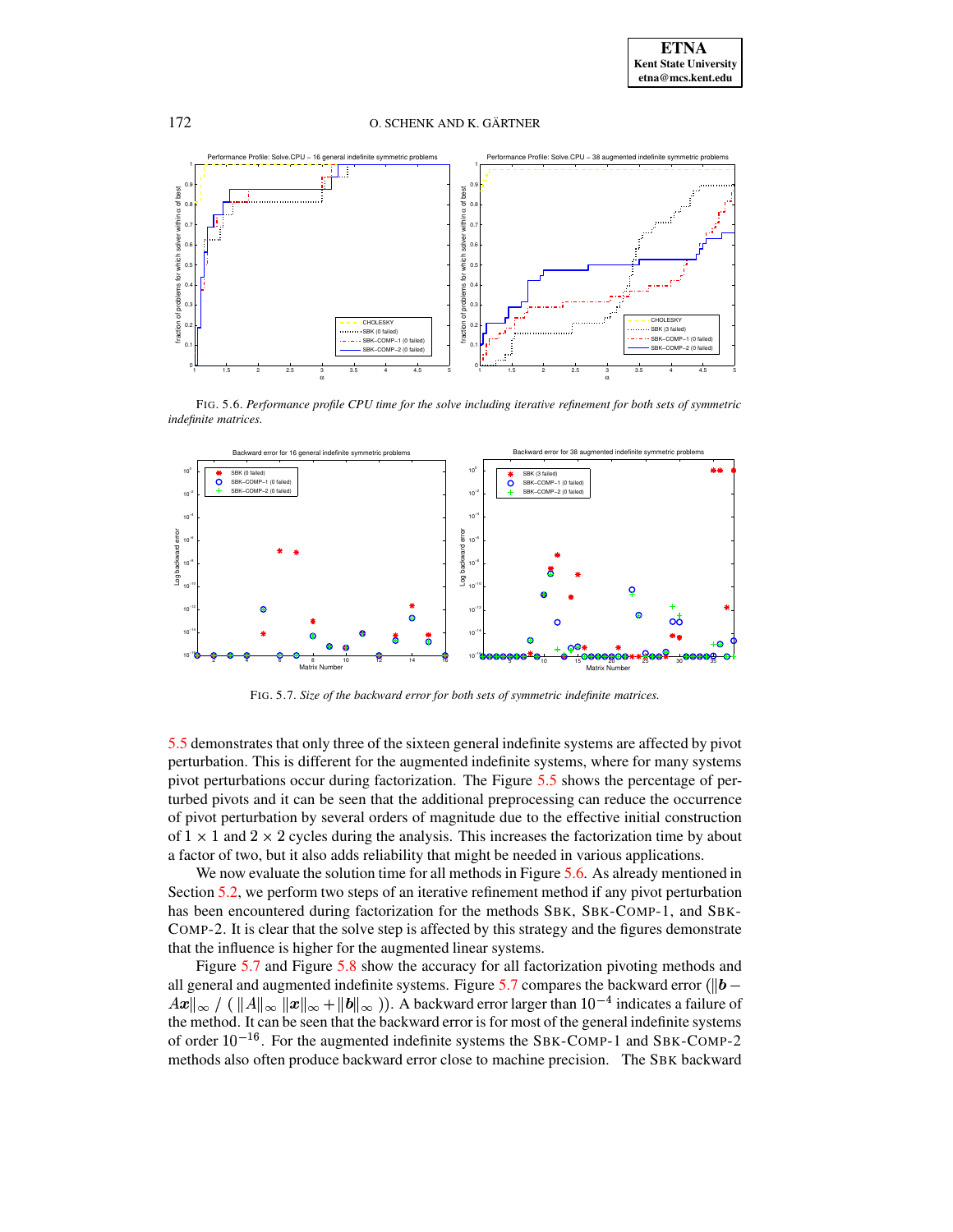



FIG. 5.8. *Comparison of relative error without iterative refinement with* SBK-COMP-1*,* SBK *and* MA57 *for both sets of symmetric indefinite matrices.*

<span id="page-15-0"></span>

FIG. 5.9. *Comparison of relative error with one step of iterative refinement with* SBK-COMP-1*,* SBK *and* MA57 *for both sets of symmetric indefinite matrices.*



FIG. 5.10. *Comparison of relative error with two steps of iterative refinement with* SBK-COMP-1*,* SBK *and* MA57 *for both sets of symmetric indefinite matrices.*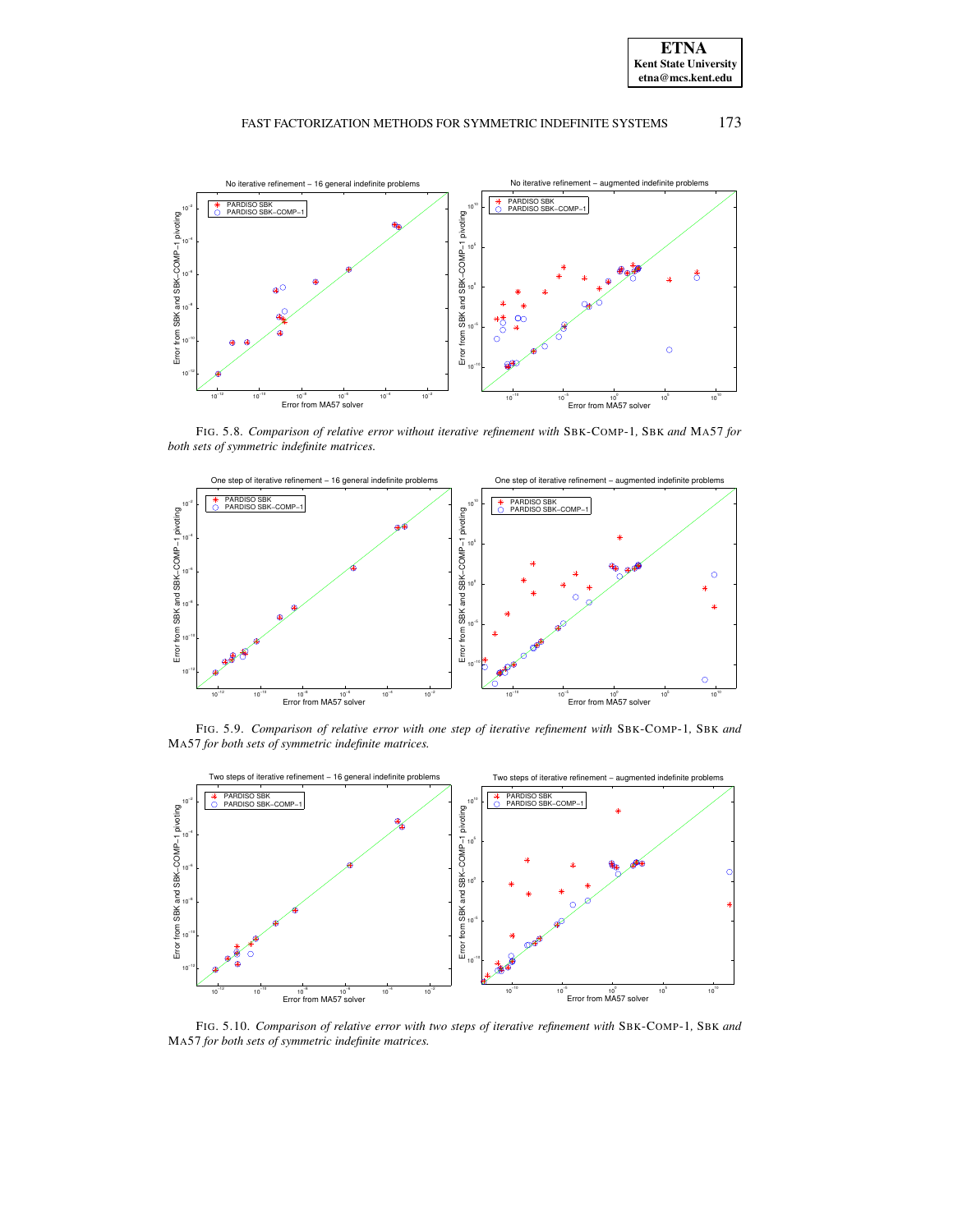errors are a bit larger and for four systems, the backward errors are on the order of  $10^{-10}$ .

Figure [5.8](#page-15-0) assesses the accuracy of the SBK and SBK-COMP-1 methods for all sparse symmetric indefinite matrices that are not structural singular. The Figure plots the error  $||x 1\parallel_{\infty}$  from both methods versus the relative error from a pivoting method that uses threshold Duff–Reid pivoting for the complete matrix. In particular we selected MA57 from [\[19\]](#page-21-12) as a direct solver for the x-axis in the Figure. A dot on the diagonal means that the two errors a direct solver for the  $x$ -axis in the Figure. A dot on the diagonal means that the two errors were the same, a dot above means that MA57 is more accurate, and a dot below the diagonal means that the SBK and SBK-COMP-1 methods are more accurate. As already mentioned, most of the augmented systems are much harder to solve than the general indefinite systems but it can be concluded from these figures that the error of MA57 and the SBK-COMP-1 method in PARDISO are of the same order. The error of SBK can be higher for hard to solve problems, but the general conclusion is that even in the presence of small pivots, the iterative refinement can effectively recover the loss of accuracy during factorization.

<span id="page-16-0"></span>**5.6. Numerical results for interior point optimization matrices.** In Tables [5.3](#page-17-0) and [5.5](#page-18-1) and Figure [5.11](#page-19-0) we report the performance of PARDISO using the SBK method for interior point optimization matrices from IPOPT [\[31\]](#page-21-11). The whole set consists of 57 matrices of increasing size. It can be found at [\[4\]](#page-20-15) and we selected a representative subset of 16 matrices. The core step of the IPOPT optimization algorithm is a damped Newton iteration, where in each step a linear system of the form

$$
A=\left(\begin{array}{cc} W+\Sigma+\delta_w I & B \\ B^T & -\delta_c I \end{array}\right)
$$

is solved. In our examples, the upper left block  $A_{11} = W + \Sigma + \delta_w I$  is a diagonal matrix, B set to the examples, the upper functions  $H_1$  is  $W_1 \subseteq W_2$  in the uniquent matrix,  $B$  is of full rank, and the scalar  $\delta_c$  is set to  $10^{-8}$ . W and  $\Sigma$  are related to the Hessian of the Lagrangian function, B denotes the Jacobian of the constraints and the scalar  $\delta_w$  is modified in such a way that the inertia of the system is exactly  $(n, m, 0)$ . Here n is the dimension of the matrix  $A_{11}$  and m denotes the rank of B. A detailed description of the interior point optimization method is given in [\[31\]](#page-21-11). The default solver in IPOPT is the MA27 from [\[20\]](#page-21-13), but we refer to the newest version of MA5[7](#page-16-1) $7,$ <sup>[8](#page-16-2)</sup>.

Table [5.3](#page-17-0) shows the name of the IPOPT matrices, and the numbers of positive and negative eigenvalues. It can be seen that all the matrices are very indefinite and in general hard to solve. The table also shows the time in seconds for the analysis, factorization, and forward/backward solution (abbreviated by 'solve'). It can be seen that for larger examples the factorization speedup of PARDISO using SBK method compared to MA57 is on the order of 2, whereas solve and analysis time are similar due to the fact that both solvers use METIS in the reordering and no pivot perturbation occurred for these matrices. As a result, both PAR-DISO and MA57 performed only one forward and backward solve. It is also visible that the SBK-COMP-1 is the slowest method but it can have an accuracy advantage over SBK which we will discuss later.

Table [5.4](#page-17-1) shows the speedup of PARDISO using SBK on a SGI Altix 3700/BX2 with 8 Intel Itanium2 processors with 1.6 GHz and we report on the factorization speedup for the larger IPOPT matrices.

Table [5.5](#page-18-1) shows the numbers of nonzeros in the factors and the total memory requirement for both methods. The total memory requirement consists of the amount used for the factors

<span id="page-16-2"></span><span id="page-16-1"></span><sup>&</sup>lt;sup>7</sup>We used MA57 Version 3.0.0 (March 2005). The options for MA57 for these interior point matrices have been recommended by Iain Duff, who is the author of MA57.

<sup>8</sup>Detailed comparisons of sparse direct linear solver for symmetric indefinite systems can be found in [\[16,](#page-20-0) [17\]](#page-21-9).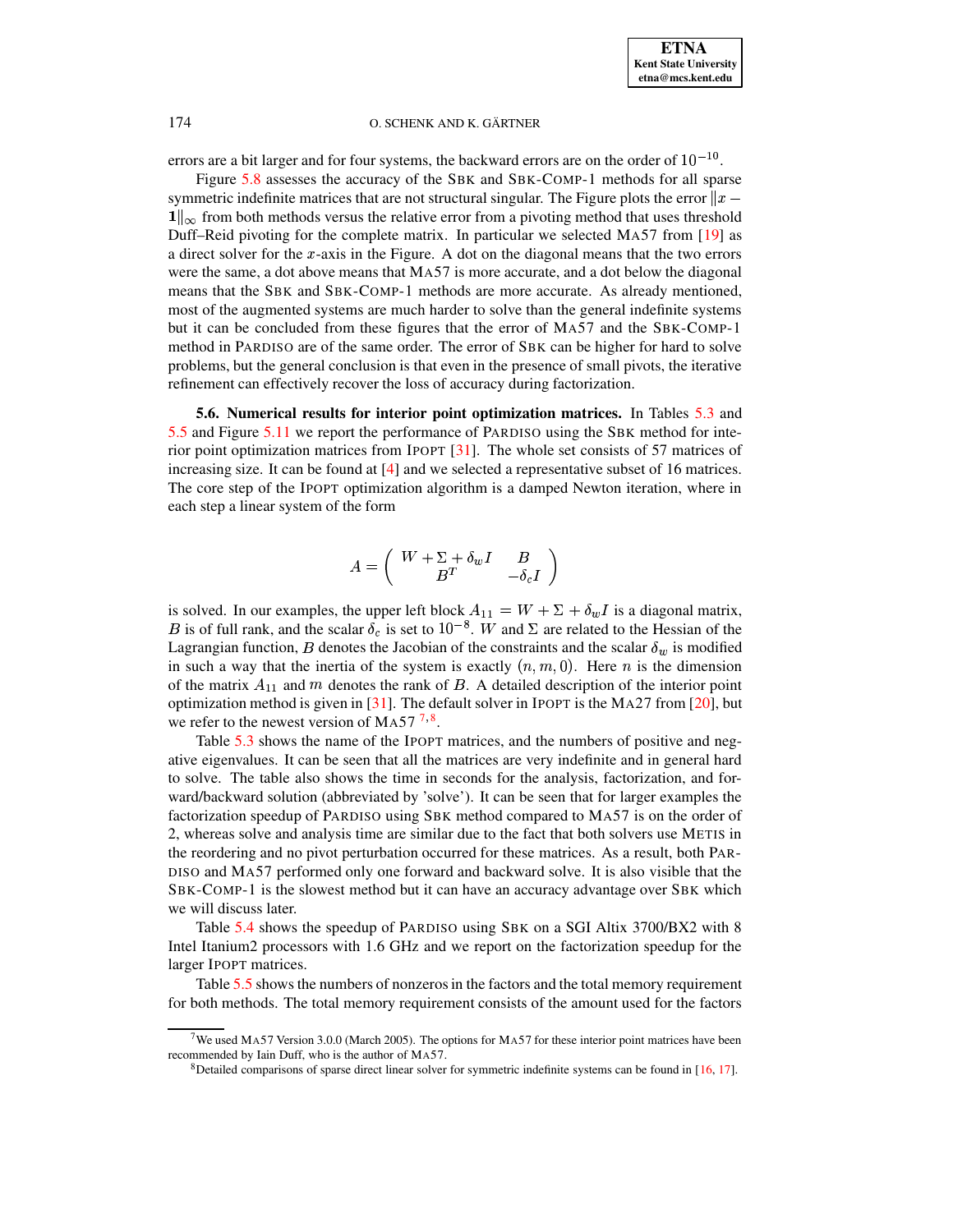#### TABLE 5.3

<span id="page-17-0"></span>*Comparison of two sparse direct linear solvers* PARDISO *using* SBK *and* MA57 *using default options for a* subset of the IPOPT interior point optimization matrices. The table shows time in seconds for analysis, factorization and one forward/backward substitution (abbreviated by 'solve').  $n_+$  and  $n_-$  show the number of positive and *negative eigenvalues. We also show the factorization time in brackets using* PARDISO *with* SBK-COMP-1*. All tests were run on a Pentium III 1.3 GHz.*

| Matrix   |         |         | PARDISO |             |       | <b>MA57</b> |        |       |
|----------|---------|---------|---------|-------------|-------|-------------|--------|-------|
| name     | $n_{+}$ | $n_{-}$ | anal.   | factor      | solve | anal.       | factor | solve |
| $c-20$   | 1'621   | 1'300   | 0.06    | 0.01/(0.01) | .002  | 0.01        | 0.02   | .001  |
| $c-22$   | 2'130   | 1'662   | 0.09    | 0.02/(0.03) | .003  | 0.01        | 0.03   | .002  |
| $c-27$   | 2'621   | 1'942   | 0.09    | 0.02/(0.02) | .002  | 0.01        | 0.02   | .002  |
| $c-30$   | 2'823   | 2'498   | 0.10    | 0.01/(0.02) | .004  | 0.02        | 0.05   | .003  |
| $c-33$   | 3'526   | 2'791   | 0.10    | 0.02/(0.03) | .006  | 0.03        | 0.05   | .004  |
| $c-40$   | 5'477   | 4'464   | 0.14    | 0.02/(0.03) | .006  | 0.02        | 0.07   | .005  |
| $c-42$   | 5'930   | 4'541   | 0.27    | 0.02/(0.08) | .012  | 0.04        | 0.11   | .009  |
| $c - 55$ | 19'121  | 13'659  | 1.57    | 6.54/(18.1) | 0.11  | 1.88        | 14.4   | 0.11  |
| $c-58$   | 22'461  | 15'134  | 1.80    | 5.99/(15.4) | 0.10  | 2.10        | 11.2   | 0.09  |
| $c-62$   | 25'158  | 16'573  | 2.11    | 16.2/(43.1) | 0.20  | 2.72        | 37.7   | 0.20  |
| $c-68$   | 36'546  | 28'264  | 2.70    | 14.7/(50.7) | 0.21  | 4.07        | 57.3   | 0.18  |
| $c-70$   | 39'302  | 29'622  | 3.27    | 4.90/(16.1) | 0.14  | 3.62        | 13.8   | 0.13  |
| $c-71$   | 44'814  | 31'824  | 4.03    | 47.6/(164)  | 0.41  | 5.04        | 110.   | 0.40  |
| $c-72$   | 47'950  | 36'114  | 3.60    | 2.96/(10.2) | 0.15  | 4.14        | 7.75   | 0.13  |
| $c-73$   | 86'417  | 83'005  | 5.52    | 1.14/(3.41) | 0.18  | 4.06        | 3.16   | 0.11  |
| $c$ -big | 201'877 | 143'364 | 19.9    | 243./(615.) | 1.34  | 18.14       | 487.   | 1.22  |

TABLE 5.4

<span id="page-17-1"></span>Time in seconds for the numerical factorization with PARDISO using SBK for 1, 4, and 8 Intel Itanium2 pro*cessors with 1.6 GHz.*

| Matrix   | PARDISO-SBK |          |          |  |  |
|----------|-------------|----------|----------|--|--|
| name     | 1 proc.     | 4 procs. | 8 procs. |  |  |
| $c-68$   | 2.48        | 0.70     | 0.38     |  |  |
| $c-70$   | 1.16        | 0.50     | 0.32     |  |  |
| $c-71$   | 7.98        | 4.01     | 0.99     |  |  |
| $c-72$   | 0.80        | 0.45     | 0.36     |  |  |
| $c-73$   | 0.47        | 0.25     | 0.61     |  |  |
| $c$ -big | 33.9        | 8.48     | 4.40     |  |  |

and for additional data structures that the solver consumes during the complete solution process. .<br>Finally, the relative error  $||x - 1||_{\infty}$  of both

 $1\|_\infty$  of both PARDISO methods versus MA57 is demonstrated in Figure [5.11.](#page-19-0) As in Figure [5.8,](#page-15-0) a dot on the diagonal means that the two errors were the same, a dot above means that MA57 is more accurate, and a dot below the diagonal means that the SBK and SBK-COMP-1 methods are more accurate. The relative error for all methods is shown without iterative refinement, and additionally with one and two steps of iterative refinements for all direct solvers. We do not list the backward error here since we noticed that both solvers always produced errors close to machine precision. It is clearly visible that for all IPOPT matrices the SBK-COMP-1 method produced similar errors as MA57 even in the case where no iterative refinement is performed. The relative error without iterative re-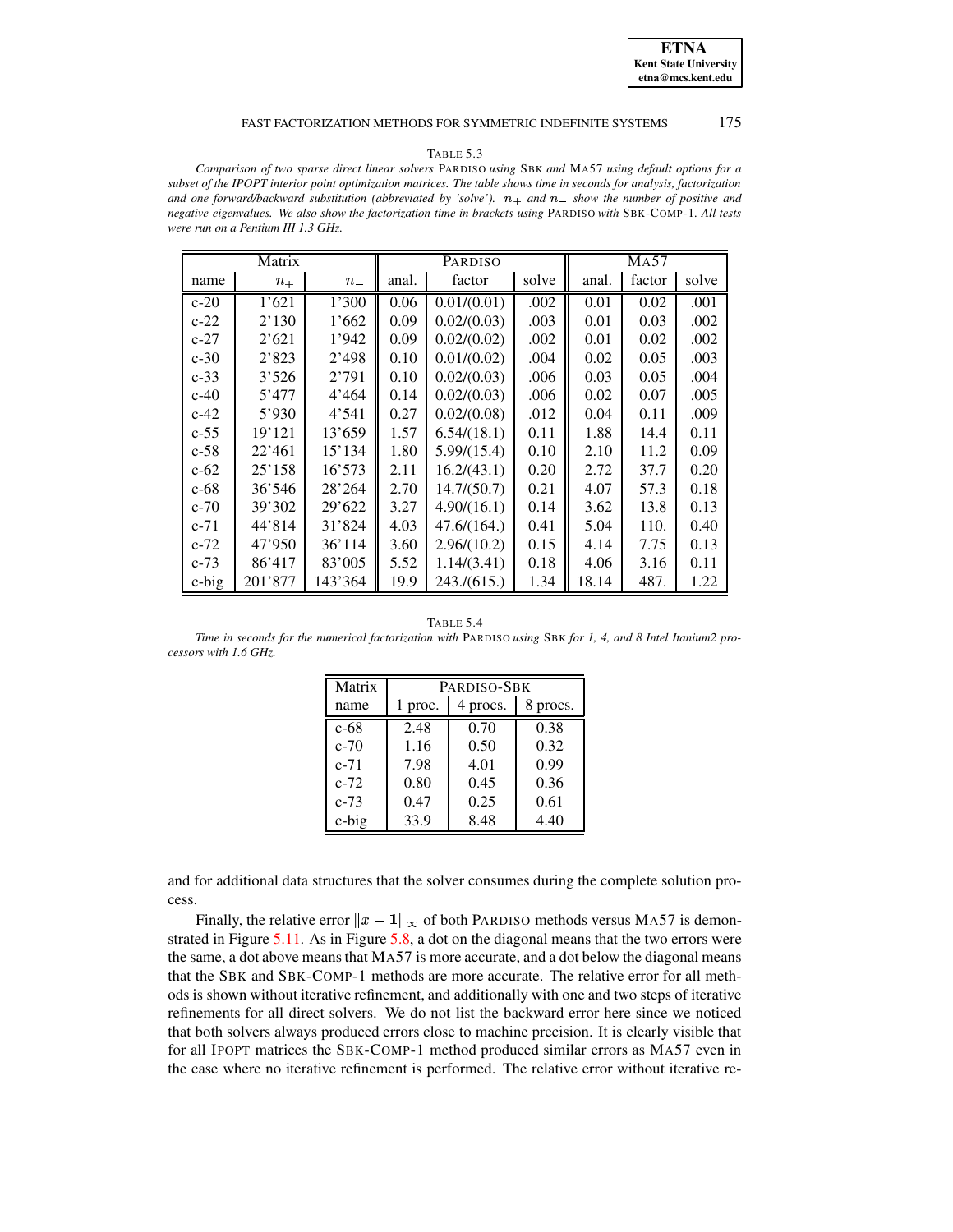#### TABLE 5.5

<span id="page-18-1"></span>

| Comparison of the direct linear solver PARDISO using SBK and SBK-COMP-1 with MA57 using default                 |  |
|-----------------------------------------------------------------------------------------------------------------|--|
| options for a subset of the IPOPT interior optimization matrices. The table shows the numbers of nonzero in the |  |
| factor L and the total memory requirement in MByte.                                                             |  |
|                                                                                                                 |  |

| Matrix   | <b>SBK</b> |                | SBK-COMP-1 |                | <b>MA57</b> |                |  |
|----------|------------|----------------|------------|----------------|-------------|----------------|--|
| name     | nnz in $L$ | memory         | nnz in $L$ | memory         | nnz in $L$  | memory         |  |
| $c-20$   | 31'236     |                | 39'082     |                | 40'121      |                |  |
| $c-22$   | 43'044     |                | 61'080     | $\overline{c}$ | 56'214      |                |  |
| $c-27$   | 40'615     |                | 52'159     | $\overline{c}$ | 53'032      |                |  |
| $c-30$   | 43'717     | $\overline{c}$ | 46'798     | $\overline{c}$ | 69'237      | $\overline{2}$ |  |
| $c-33$   | 60'958     | $\overline{2}$ | 80'801     | $\overline{2}$ | 93'151      | $\overline{2}$ |  |
| $c-40$   | 68'215     | 4              | 81'550     | 4              | 123'154     | $\overline{4}$ |  |
| $c-42$   | 125'161    | 5              | 147'490    | 5              | 213'369     | $\overline{4}$ |  |
| $c - 55$ | 3'567'897  | 36             | 5'925'470  | 58             | 3'842'167   | 48             |  |
| $c-58$   | 2'799'201  | 32             | 4'537'988  | 49             | 3'043'645   | 49             |  |
| $c-62$   | 6'760'217  | 64             | 10'506'202 | 104            | 7'378'230   | 88             |  |
| $c-68$   | 5'584'384  | 57             | 10'636'496 | 104            | 5'986'413   | 79             |  |
| $c-70$   | 3'302'552  | 42             | 6'011'189  | 65             | 4'107'653   | 65             |  |
| $c-71$   | 13'768'053 | 126            | 22'163'118 | 211            | 13'967'446  | 178            |  |
| $c-72$   | 2'977'867  | 45             | 4'928'324  | 50             | 3'479'461   | 50             |  |
| $c-73$   | 1'513'369  | 68             | 1'867'347  | 74             | 2'239'597   | 69             |  |
| $c$ -big | 39'032'735 | 365            | 63'858'706 | 593            | 39'893'061  | 548            |  |

finement of the SBK method is higher in comparison to SBK-COMP-1, but after one step of iterative refinement all methods produced similar errors.

The computation of the inertia is a very important feature in the context of interior point optimization and it has been demonstrated in [\[30\]](#page-21-14) that the method is very effective for largescale nonlinear programming problems arising e.g. in optimal control of PDEs.

Finally, we evaluate the runtime of each step of the SBK-COMP-1 in Figure [5.12](#page-20-16) for all symmetric indefinite systems (general, augmented, IPOPT). Figure [5.12](#page-20-16) shows the fraction of runtime for the computation of the symmetric matching, the reordering and the solution including iterative refinement with respect to the time for the numerical factorization. For large enough examples, the  $LDL<sup>T</sup>$  factorization dominates all other steps. The computation of the matching is for all matrices smaller than the reordering time except for the matrix BOYD2 from the test set in Table [5.2.](#page-10-0) We noticed that our matching code MPS required a disproportionate amount of time for matrix BOYD2, which seems to be due to a large number of dense rows in this matrix.

<span id="page-18-0"></span>**6. Conclusions.** This paper demonstrates the effectiveness of new pivoting methods for sparse symmetric indefinite systems. As opposed to many existing pivoting methods, SBK uses dynamically  $1 \times 1$  and  $2 \times 2$  pivoting within a diagonal block associated to a supernode. The coefficient matrix is perturbed whenever numerically acceptable pivots can not be found within the diagonal block and only one or two passes of iterative refinement may be required to correct the effect of the perturbations required. We demonstrated the effectiveness and the numerical accuracy of the algorithm and also showed that a high performance implementation is feasible for this algorithm.

In addition, we discussed two algorithms to identify large entries in the coefficient matrix  $A$  that, if permuted close to the diagonal, permit the factorization process to identify more acceptable pivots and proceed with fewer pivot perturbations. The methods are based on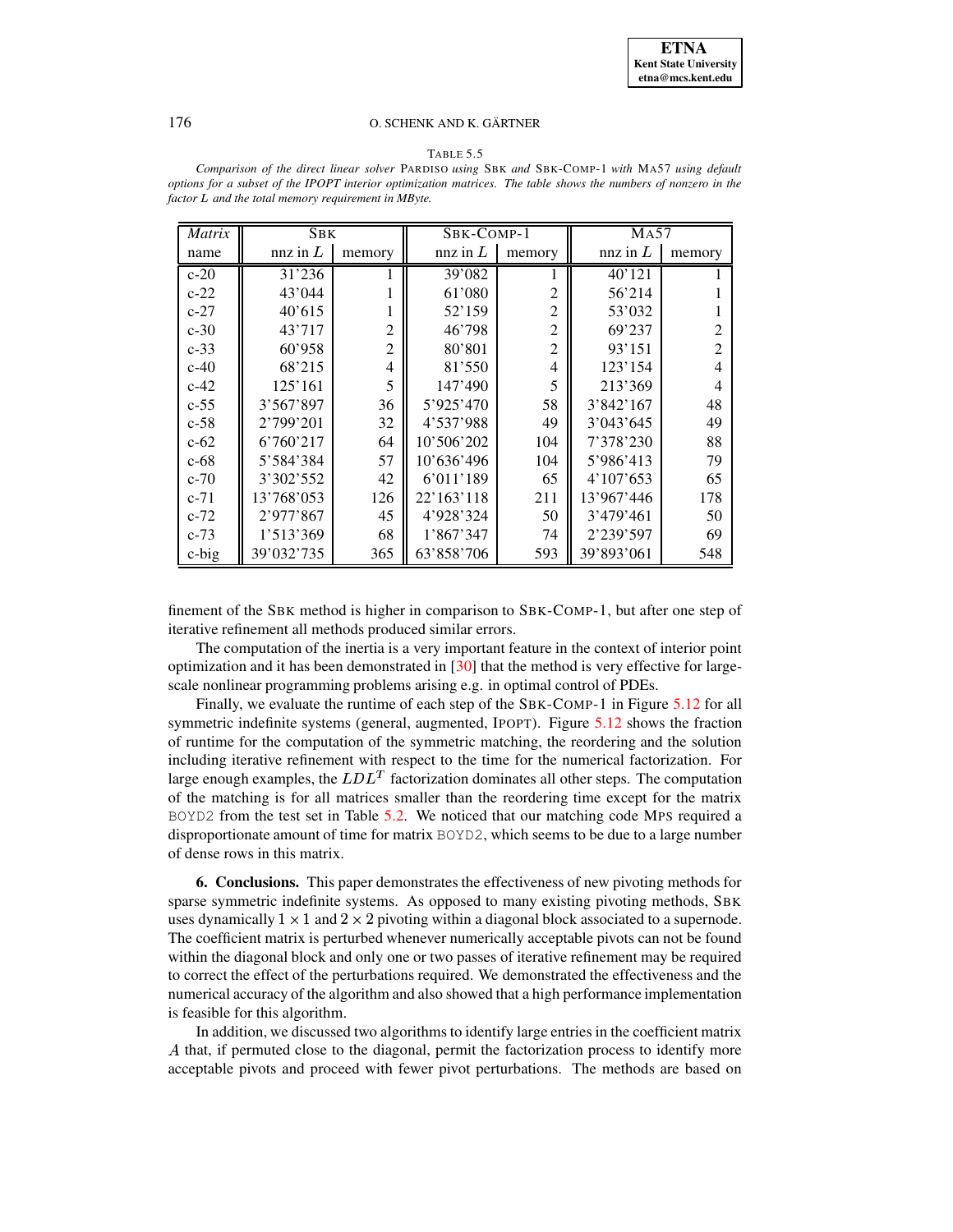



<span id="page-19-0"></span>FIG. 5.11. *Comparison of relative error with* SBK-COMP-1*,* SBK *and* MA57 *for general symmetric indefinite* IPOPT *matrices without iterative refinement (left), one step iterative refinement (right), two steps iterative refinement (middle).*

maximum weighted matchings and improve the quality of the factor in a complementary way to the alternative idea of using more complete pivoting techniques during the factorization. The numerical experiments show that the additional effort of symmetric weighted matchings for producing good initial  $1 \times 1$  and  $2 \times 2$  pivots during the analysis is not always required. However, these two methods add an additional level of reliability without severely decreasing the performance of the solver. For a large number of real-world examples, SBK-COMP-1 and SBK-COMP-2 reorderings are capable of providing a feasible pivoting order for the factorization, while the cost of this preprocessing step is often negligible. However, the memory requirements and the factorization times increase and MA57 looks like the more efficient approach in these circumstances. Further existing possibilities to merge matching and fillin reduction information should be studied in the future to reduce the overhead introduced. The matching information drastically decreases the number of perturbations, hence other correction techniques, e.g. Sherman-Morrison-Woodbury, may now be applied efficiently and without harming the parallelization capacity.

In addition, the methods open possibilities to achieve scalability for symmetric indefinite factorization on parallel architectures, since similar data structures and communication patterns, as in the highly scalable sparse Cholesky case, can be exploited as shown in Table [5.4.](#page-17-1) The threshold pivoting approach in MA57 clearly has a precision advantage. On the other hand, it has been shown in [\[30\]](#page-21-14) that iterative refinement in conjunction with SBK can often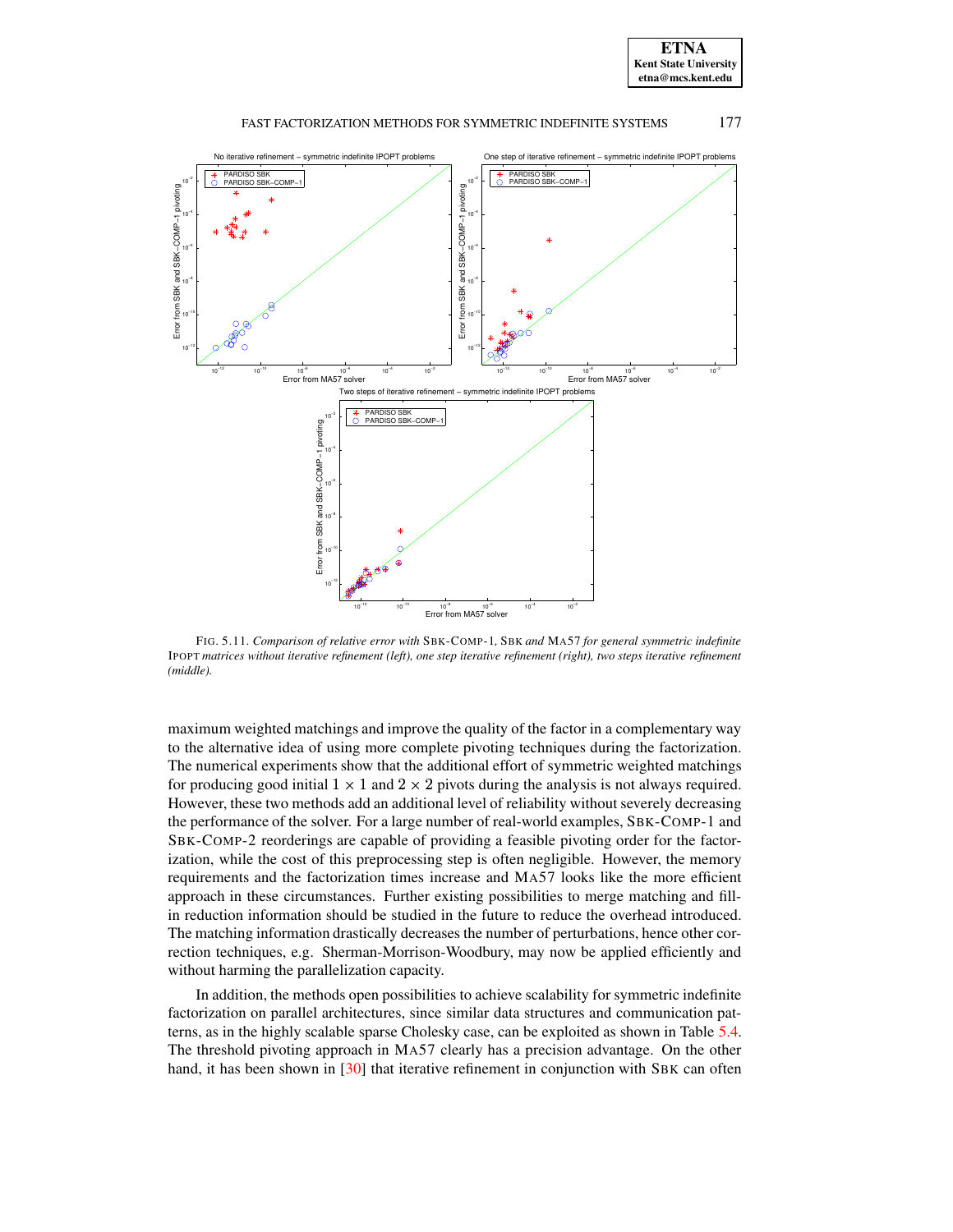

<span id="page-20-16"></span>FIG. 5.12. *The runtime of the* SBK-COMP-1 *method versus other steps (computation of the matching, reordering and solution with iterative refinement) for all symmetric indefinite systems.*

recover the loss of accuracy during the factorization with iterative refinements.

**Acknowledgments.** The authors thank Jennifer Scott for discussions during the surveys and providing the matrices from  $[17]$ , and Andreas Wächter for the IPOPT interior point optimization matrices. We would also like to thank Iain Duff for providing us MA57.

#### REFERENCES

- <span id="page-20-11"></span><span id="page-20-3"></span>[1] J. AASEN, *On the reduction of a symmetric matrix to triagonal form*, BIT, 11 (1971), pp. 233–242.
- <span id="page-20-5"></span>[2] C. ASHCRAFT AND R. GRIMES, *The influence of relaxed supernode partitions on the multifrontal method*, ACM Trans. Math. Software, 15 (1989), pp. 291–309.
- [3] C. ASHCRAFT, R. GRIMES, AND J. LEWIS, *Accurate symmetric indefinite linear equation solvers*, SIAM J. Matrix Anal. Appl., 20 (1999), pp. 513–561.
- <span id="page-20-15"></span><span id="page-20-12"></span>[4] *Basel Sparse Matrix Collection*. http://computational.unibas.ch/cs/scicomp/matrices.
- [5] M. BENZI, J. HAWS, AND M. TUMA, *Preconditioning highly indefinite and nonsymmetric matrices*, SIAM J. Sci. Comput., 22 (2000), pp. 1333–1353.
- <span id="page-20-1"></span>[6] J. BUNCH AND L. KAUFMANN, *Some stable methods for calculating inertia and solving symmetric linear systems*, Math. Comp., 31 (1977), pp. 162–179.
- <span id="page-20-2"></span>[7] J. BUNCH AND B. PARLETT, *Direct methods for solving indefinite systems of linear equations*, SIAM J. Numerical Analysis, 8 (1971), pp. 639–655.
- <span id="page-20-13"></span>[8] T. DAVIS, *University of Florida Sparse Matrix Collection*, University of Florida, Gainesville. http://www.cise.ufl.edu/davis/sparse/.
- <span id="page-20-14"></span>[9] E. D. DOLAN AND J. MORE´, *Benchmarking optimization software with performance profiles*, Math. Program., 91 (2002), pp. 201–213.
- <span id="page-20-6"></span>[10] I. DUFF, A. ERISMAN, AND J.K.REID, *Direct Methods for Sparse Matrices*, Oxford Science Publications, 1986.
- <span id="page-20-9"></span>[11] I. S. DUFF AND J. R. GILBERT, *Maximum-weighted matching and block pivoting for symmetric indefinite systems*, in Abstract book of Householder Symposium XV, June 17-21 2002, pp. 73–75.
- <span id="page-20-7"></span>[12] I. S. DUFF AND J. KOSTER, *The design and use of algorithms for permuting large entries to the diagonal of sparse matrices*, SIAM J. Matrix Anal. Appl., 20 (1999), pp. 889–901.
- <span id="page-20-8"></span>[13] I. S. DUFF AND S. PRALET, *Strategies for scaling and pivoting for sparse symmetric indefinite problems*, SIAM J. Matrix Anal. Appl., 27 (2005), pp. 312–340.
- <span id="page-20-10"></span>[14] , *Towards a stable static pivoting strategy for the sequential and parallel solution of sparse symmetric indefinite systems*, Technical Report RAL-TR-2005-007, Rutherford Appleton Laboratory, 2005.
- <span id="page-20-4"></span>[15] I. S. DUFF AND J. K. REID, *A comparison of sparsity orderings for obtaining a pivotal sequence in Gaussian elimination*, J. Institute of Mathematics and its Applications, 14 (1974), pp. 281–291.
- <span id="page-20-0"></span>[16] N. GOULD, Y. HU, AND J. SCOTT, *A numerical evaluation of sparse direct solvers for the solution of large sparse, symmetric linear systems of equations*, Tech. Report RAL-TR-2005-005, Rutherford Appleton Laboratory, 2005.